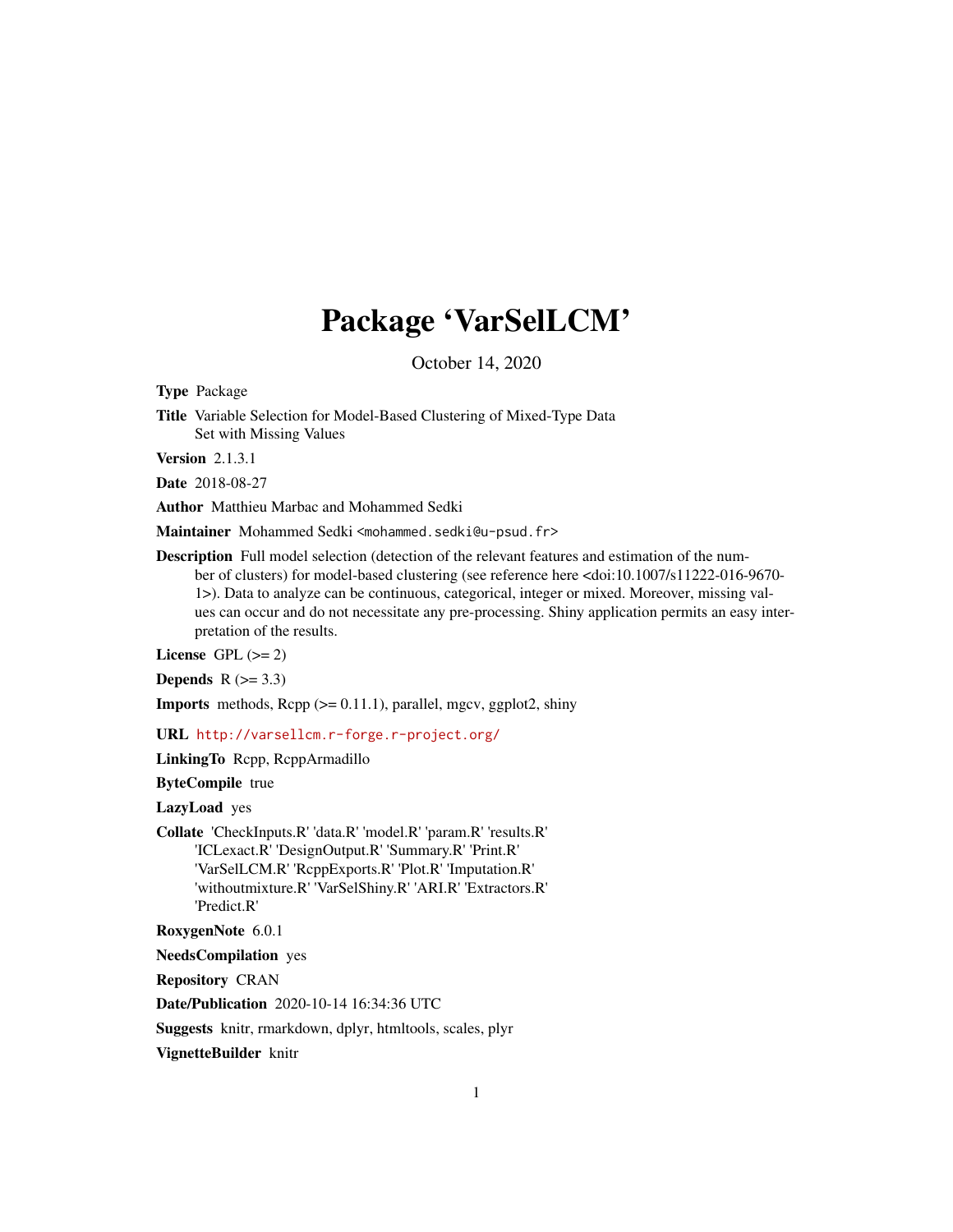<span id="page-1-0"></span>BuildVignettes yes Repository/R-Forge/Project varsellcm Repository/R-Forge/Revision 234 Repository/R-Forge/DateTimeStamp 2018-08-27 18:56:49

## R topics documented:

|       |                                                                                                                                                                                                                                                          | $\overline{2}$ |
|-------|----------------------------------------------------------------------------------------------------------------------------------------------------------------------------------------------------------------------------------------------------------|----------------|
|       | AIC                                                                                                                                                                                                                                                      | 5              |
|       | ARI                                                                                                                                                                                                                                                      | 6              |
|       |                                                                                                                                                                                                                                                          | $\overline{7}$ |
|       |                                                                                                                                                                                                                                                          | $\overline{7}$ |
|       | coefficients                                                                                                                                                                                                                                             | 8              |
|       |                                                                                                                                                                                                                                                          | 9              |
|       |                                                                                                                                                                                                                                                          | 9              |
|       |                                                                                                                                                                                                                                                          | 10             |
|       |                                                                                                                                                                                                                                                          | 11             |
|       |                                                                                                                                                                                                                                                          | 12             |
|       |                                                                                                                                                                                                                                                          | 12             |
|       |                                                                                                                                                                                                                                                          | 14             |
|       |                                                                                                                                                                                                                                                          | 14             |
|       |                                                                                                                                                                                                                                                          | 15             |
|       |                                                                                                                                                                                                                                                          | 15             |
|       |                                                                                                                                                                                                                                                          | 18             |
|       |                                                                                                                                                                                                                                                          | 19             |
|       |                                                                                                                                                                                                                                                          | 19             |
|       |                                                                                                                                                                                                                                                          | 20             |
|       | VSLCMmodel-class<br><u>. In the second contract of the second contract of the second contract of the second contract of the second contract of the second contract of the second contract of the second contract of the second contract of the secon</u> | 20             |
|       | VSLCMparam-class                                                                                                                                                                                                                                         | 21             |
|       |                                                                                                                                                                                                                                                          | 21             |
|       |                                                                                                                                                                                                                                                          | 21             |
|       |                                                                                                                                                                                                                                                          | 22             |
|       |                                                                                                                                                                                                                                                          | 22             |
|       |                                                                                                                                                                                                                                                          | 22             |
|       |                                                                                                                                                                                                                                                          | 23             |
| Index |                                                                                                                                                                                                                                                          | 24             |

VarSelLCM-package *Variable Selection for Model-Based Clustering of Mixed-Type Data Set with Missing Values*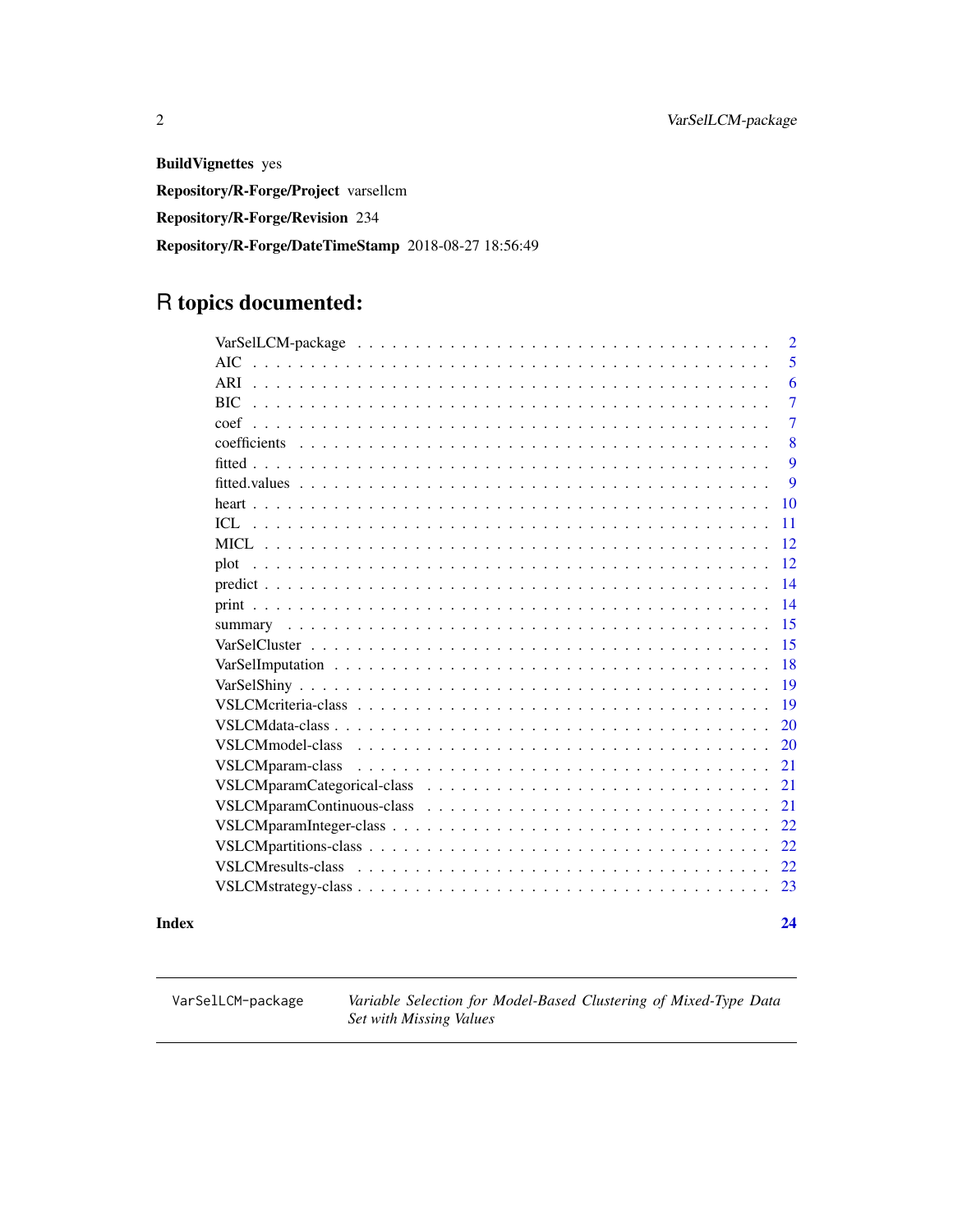<span id="page-2-0"></span>Model-based clustering with variable selection and estimation of the number of clusters. Data to analyze can be continuous, categorical, integer or mixed. Moreover, missing values can occur and do not necessitate any pre-processing. Shiny application permits an easy interpretation of the results.

#### Details

| Package:  | VarSelLCM                               |
|-----------|-----------------------------------------|
| Type:     | Package                                 |
| Version:  | 2.1.2                                   |
| Date:     | 2018-06-04                              |
| License:  | $GPL-3$                                 |
| LazyLoad: | yes                                     |
| URL:      | http://varsellcm.r-forge.r-project.org/ |

The main function to use is [VarSelCluster.](#page-14-1) Function [VarSelCluster](#page-14-1) carries out the model selection (according to AIC, BIC or MICL) and maximum likelihood estimation.

Function [VarSelShiny](#page-18-1) runs a shiny application which permits an easy interpretation of the clustering results.

Function [VarSelImputation](#page-17-1) permits the imputation of missing values by using the model parameters.

Standard tool methods (e.g., [summary,](#page-14-2) [print,](#page-13-1) [plot,](#page-11-1) [coef,](#page-6-1) [fitted,](#page-8-1) [predict.](#page-13-2)..) are available for facilitating the interpretation.

#### Author(s)

Matthieu Marbac and Mohammed Sedki. Maintainer: Mohammed Sedki <mohammed.sedki@upsud.fr>

#### References

Marbac, M. and Sedki, M. (2017). Variable selection for model-based clustering using the integrated completed-data likelihood. Statistics and Computing, 27 (4), 1049-1063.

Marbac, M. and Patin, E. and Sedki, M. (2018). Variable selection for mixed data clustering: Application in human population genomics. Journal of classification, to appear.

```
## Not run:
# Package loading
require(VarSelLCM)
# Data loading:
# x contains the observed variables
# z the known statu (i.e. 1: absence and 2: presence of heart disease)
data(heart)
```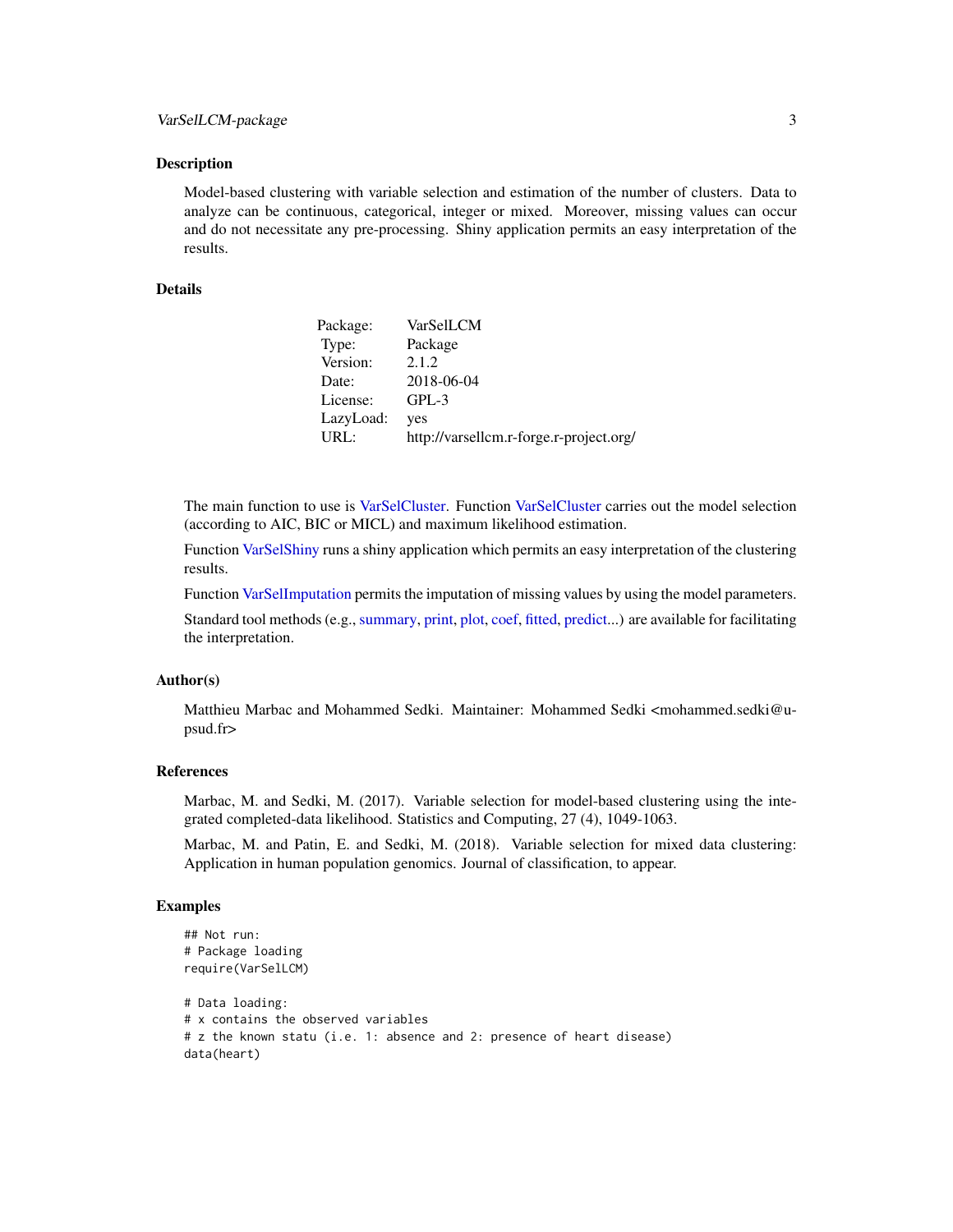```
ztrue <- heart[,"Class"]
x \leftarrow \text{heart}[,-13]
# Cluster analysis without variable selection
res_without <- VarSelCluster(x, 2, vbleSelec = FALSE, crit.varsel = "BIC")
# Cluster analysis with variable selection (with parallelisation)
res_with <- VarSelCluster(x, 2, nbcores = 2, initModel=40, crit.varsel = "BIC")
# Comparison of the BIC for both models:
# variable selection permits to improve the BIC
BIC(res_without)
BIC(res_with)
# Comparison of the partition accuracy.
# ARI is computed between the true partition (ztrue) and its estimators
# ARI is an index between 0 (partitions are independent) and 1 (partitions are equals)
# variable selection permits to improve the ARI
# Note that ARI cannot be used for model selection in clustering, because there is no true partition
ARI(ztrue, fitted(res_without))
ARI(ztrue, fitted(res_with))
# Estimated partition
fitted(res_with)
# Estimated probabilities of classification
head(fitted(res_with, type="probability"))
# Summary of the probabilities of missclassification
plot(res_with, type="probs-class")
# Confusion matrices and ARI (only possible because the "true" partition is known).
# ARI is computed between the true partition (ztrue) and its estimators
# ARI is an index between 0 (partitions are independent) and 1 (partitions are equals)
# variable selection permits to improve the ARI
# Note that ARI cannot be used for model selection in clustering, because there is no true partition
# variable selection decreases the misclassification error rate
table(ztrue, fitted(res_without))
table(ztrue, fitted(res_with))
ARI(ztrue, fitted(res_without))
ARI(ztrue, fitted(res_with))
# Summary of the best model
summary(res_with)
# Discriminative power of the variables (here, the most discriminative variable is MaxHeartRate)
plot(res_with)
# More detailed output
print(res_with)
# Print model parameter
```
coef(res\_with)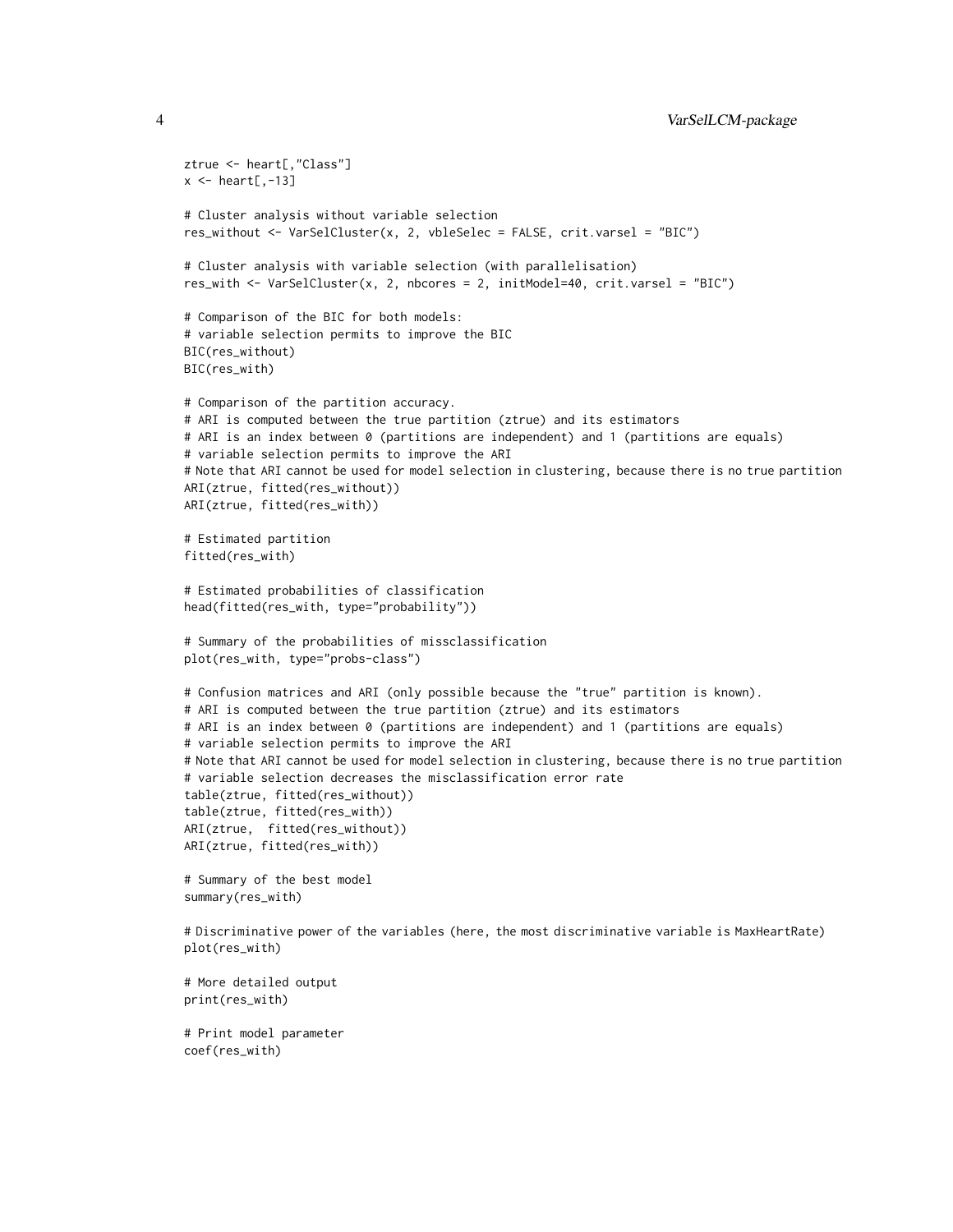```
# Boxplot for the continuous variable MaxHeartRate
plot(x=res_with, y="MaxHeartRate")
# Empirical and theoretical distributions of the most discriminative variable
# (to check that the distribution is well-fitted)
plot(res_with, y="MaxHeartRate", type="cdf")
# Summary of categorical variable
plot(res_with, y="Sex")
# Probabilities of classification for new observations
predict(res_with, new data = x[1:3,])# Imputation by posterior mean for the first observation
not.imputed <- x[1,]
imputed <- VarSelImputation(res_with, x[1,], method = "sampling")
rbind(not.imputed, imputed)
# Opening Shiny application to easily see the results
VarSelShiny(res_with)
```
## End(Not run)

AIC *AIC criterion.*

#### Description

This function gives the AIC criterion of an instance of [VSLCMresults](#page-21-1). AIC is computed according to the formula

 $AIC = log - likelihood - \nu$ 

where  $\nu$  denotes the number of parameters in the fitted model.

#### Usage

```
## S4 method for signature 'VSLCMresults'
AIC(object)
```
#### **Arguments**

object instance of [VSLCMresults](#page-21-1).

#### References

Akaike, H. (1974), "A new look at the statistical model identification", IEEE Transactions on Automatic Control, 19 (6): 716-723.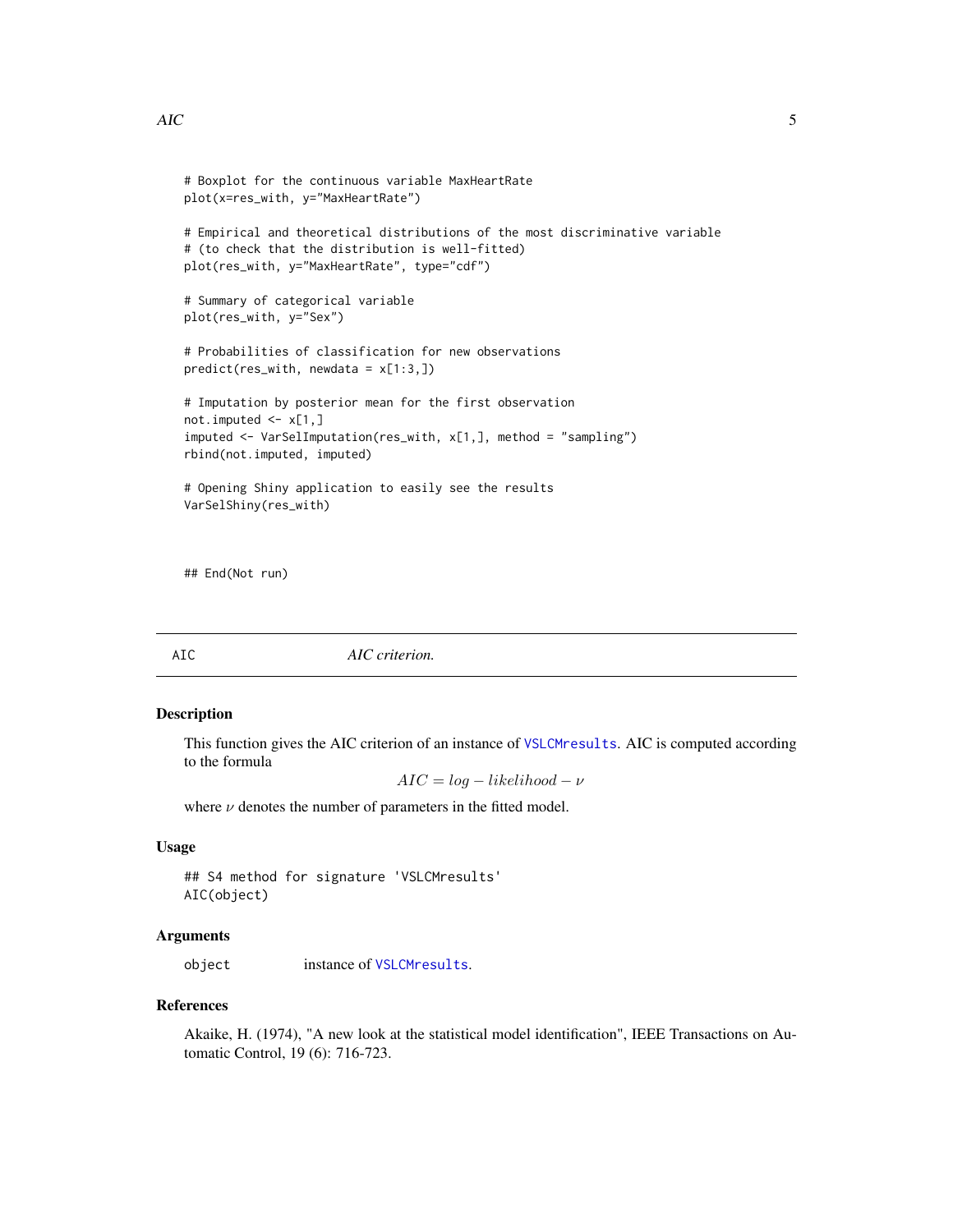#### <span id="page-5-0"></span>Examples

```
# Data loading:
data(heart)
# Cluster analysis without variable selection
res <- VarSelCluster(heart[,-13], 2, vbleSelec = FALSE)
# Get the AIC value
AIC(res)
```
#### ARI *Adjusted Rand Index*

#### Description

This function computes the Adjusted Rand Index

#### Usage

ARI(x, y)

#### Arguments

| vector defining a partition.                                             |
|--------------------------------------------------------------------------|
| vector defining a partition of whose length is equal to the length of x. |

#### Value

numeric

#### References

L. Hubert and P. Arabie (1985) Comparing Partitions, Journal of the Classification, 2, pp. 193-218.

```
x <- sample(1:2, 20, replace=TRUE)
y \leq -xy[1:5] <- sample(1:2, 5, replace=TRUE)
ARI(x, y)
```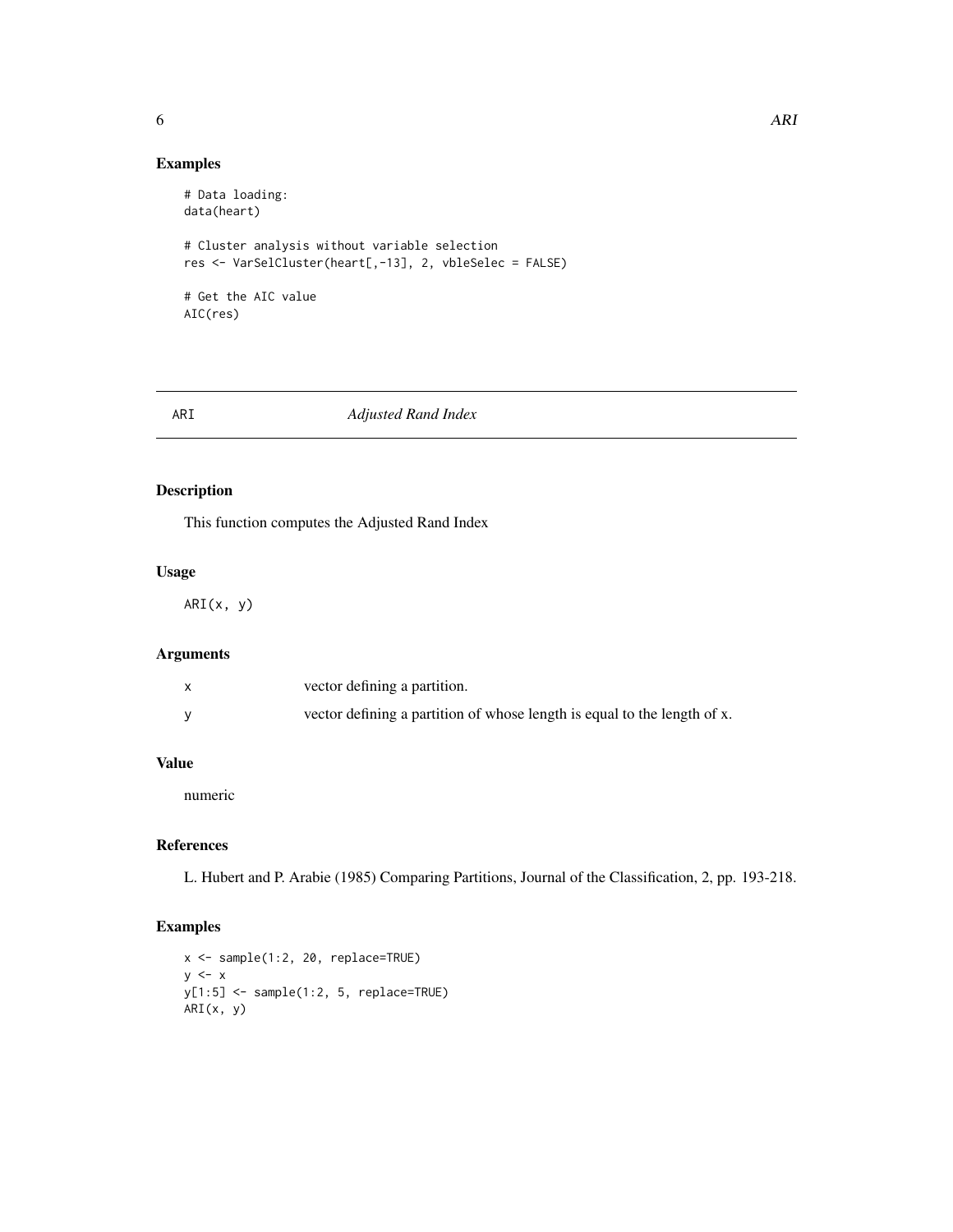<span id="page-6-0"></span>This function gives the BIC criterion of an instance of [VSLCMresults](#page-21-1). BIC is computed according to the formula

 $BIC = log - likelihood - 0.5 * \nu * log(n)$ 

where  $\nu$  denotes the number of parameters in the fitted model and n represents the sample size.

#### Usage

```
## S4 method for signature 'VSLCMresults'
BIC(object)
```
#### Arguments

object instance of [VSLCMresults](#page-21-1).

#### References

Schwarz, G. (1978). Estimating the dimension of a model. Annals of Statistics, 6(2), 461-464.

#### Examples

```
# Data loading:
data(heart)
# Cluster analysis without variable selection (number of clusters between 1 and 3)
res<- VarSelCluster(heart[,-13], 2, vbleSelec = FALSE)
# Get the BIC value
```
BIC(res)

<span id="page-6-1"></span>coef *Extract the parameters*

#### Description

This function returns an instance of class [VSLCMparam](#page-20-1) which contains the model parameters.

#### Usage

```
## S4 method for signature 'VSLCMresults'
coef(object)
```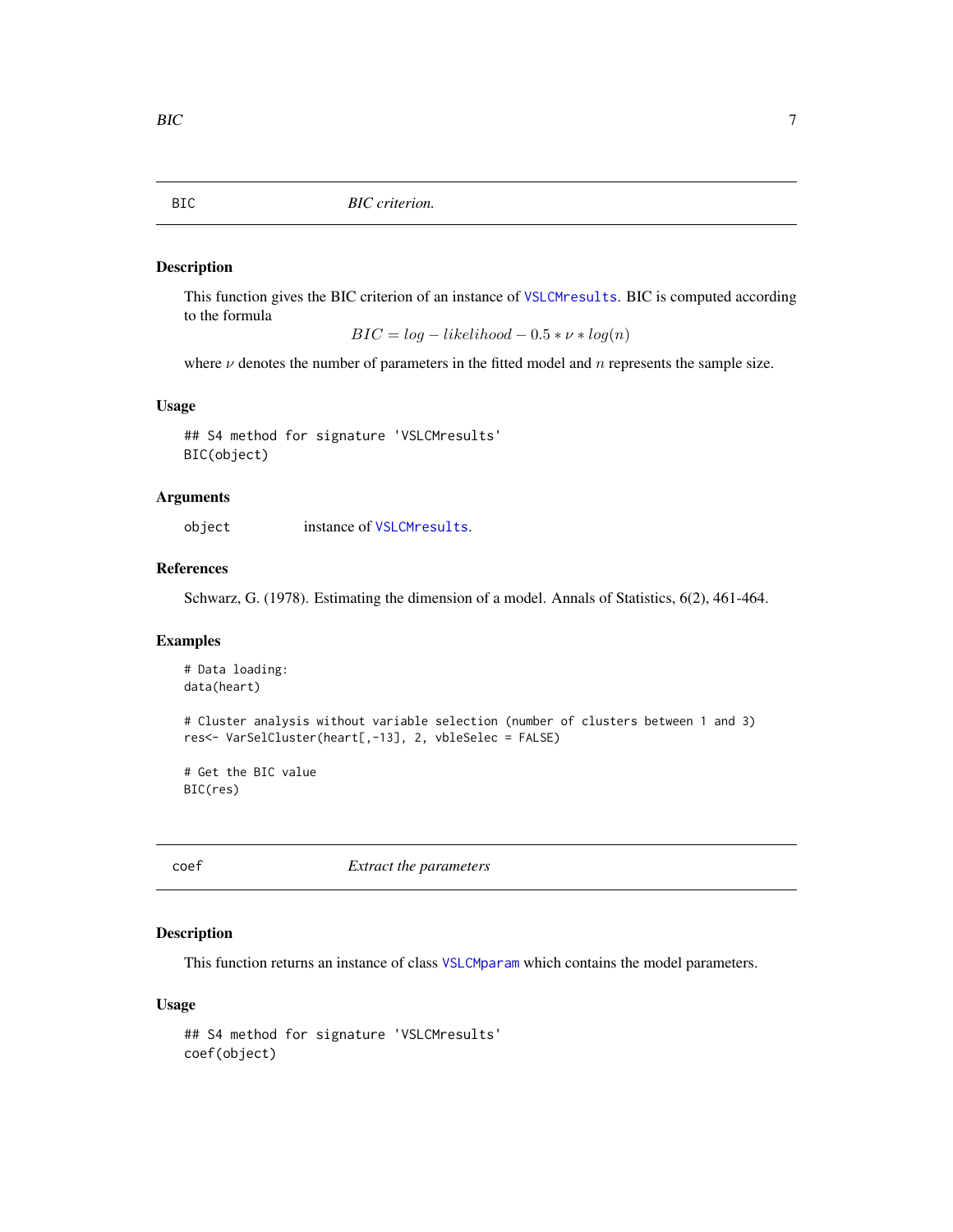#### <span id="page-7-0"></span>Arguments

object instance of [VSLCMresults](#page-21-1).

#### Examples

# Data loading: data(heart)

# Cluster analysis without variable selection (number of clusters between 1 and 3) res <- VarSelCluster(heart[,-13], 1:3, vbleSelec = FALSE)

# Get the ICL value coef(res)

coefficients *Extract the parameters*

#### Description

This function returns an instance of class [VSLCMparam](#page-20-1) which contains the model parameters.

### Usage

## S4 method for signature 'VSLCMresults' coefficients(object)

#### Arguments

object instance of [VSLCMresults](#page-21-1).

#### Examples

```
# Data loading:
data(heart)
```

```
# Cluster analysis without variable selection (number of clusters between 1 and 3)
res <- VarSelCluster(heart[,-13], 1:3, vbleSelec = FALSE)
```
# Get the ICL value coefficients(res)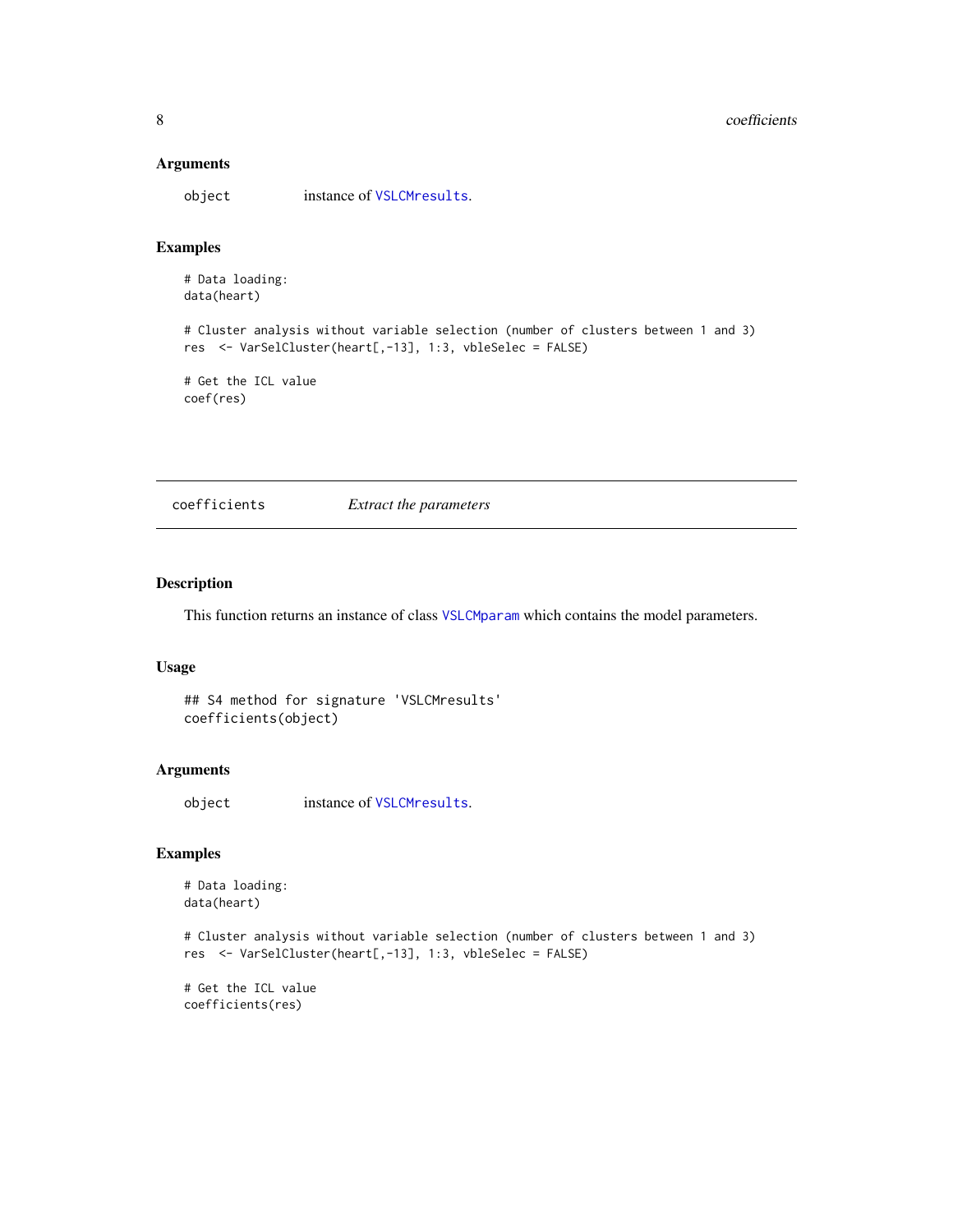<span id="page-8-1"></span><span id="page-8-0"></span>

This function returns the probabilities of classification or the partition among the observations of an instance of [VSLCMresults](#page-21-1).

#### Usage

```
## S4 method for signature 'VSLCMresults'
fitted(object, type = "partition")
```
#### Arguments

| object | instance of VSLCMresults.                                                                           |
|--------|-----------------------------------------------------------------------------------------------------|
| type   | the type of prediction: probability of classification (probability) or the partition<br>(partition) |

#### Examples

```
# Data loading:
data(heart)
# Cluster analysis without variable selection (number of clusters between 1 and 3)
res <- VarSelCluster(heart[,-13], 2, vbleSelec = FALSE)
# Get the ICL value
fitted(res)
```
fitted.values *Extract the partition or the probabilities of classification*

#### Description

This function returns the probabilities of classification or the partition among the observations of an instance of [VSLCMresults](#page-21-1).

#### Usage

```
## S4 method for signature 'VSLCMresults'
fitted.values(object, type = "partition")
```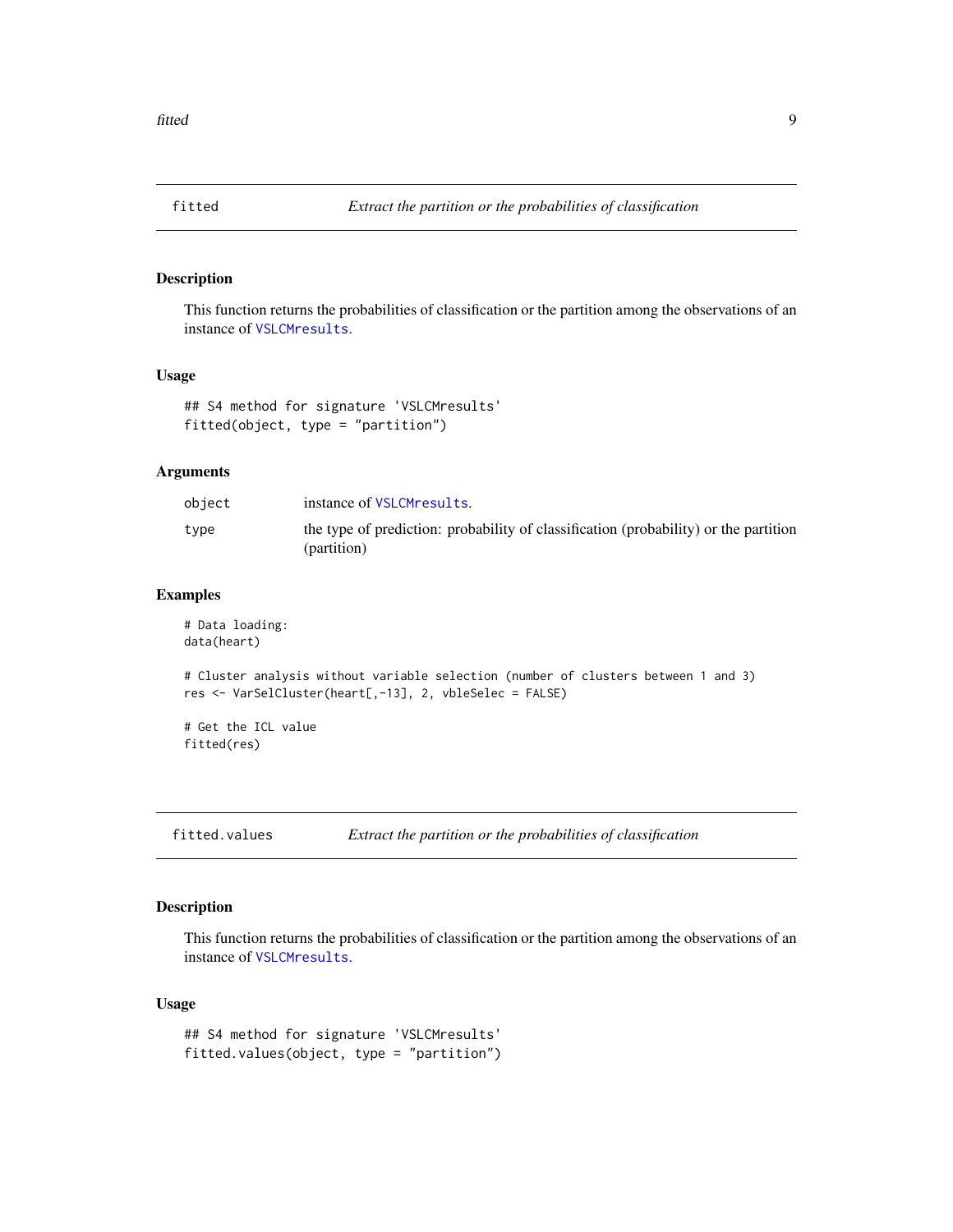#### <span id="page-9-0"></span>**Arguments**

| object | instance of VSLCMresults.                                                                           |
|--------|-----------------------------------------------------------------------------------------------------|
| type   | the type of prediction: probability of classification (probability) or the partition<br>(partition) |

#### Examples

# Data loading: data(heart)

```
# Cluster analysis without variable selection (number of clusters between 1 and 3)
res <- VarSelCluster(heart[,-13], 2, vbleSelec = FALSE)
```
# Get the ICL value fitted.values(res)

heart *Statlog (Heart) Data Set*

#### Description

This dataset is a heart disease database similar to a database already present in the repository (Heart Disease databases) but in a slightly different form.

#### Details

12 variables are used to cluster the observations

- age (integer)
- sex (binary)
- chest pain type (categorical with 4 levels)
- resting blood pressure (continuous)
- serum cholestoral in mg/dl (continuous)
- fasting blood sugar > 120 mg/dl (binary)
- resting electrocardiographic results (categorical with 3 levels)
- maximum heart rate achieved (continuous)
- exercise induced angina (binary)
- the slope of the peak exercise ST segment (categorical with 3 levels)
- number of major vessels colored by flourosopy (categorical with 4 levels)
- thal:  $3 = normal$ ;  $6 = fixed defect$ ;  $7 = reversible defect$  (categorical with 3 levels)

1 variable define a "true" partition: Absence (1) or presence (2) of heart disease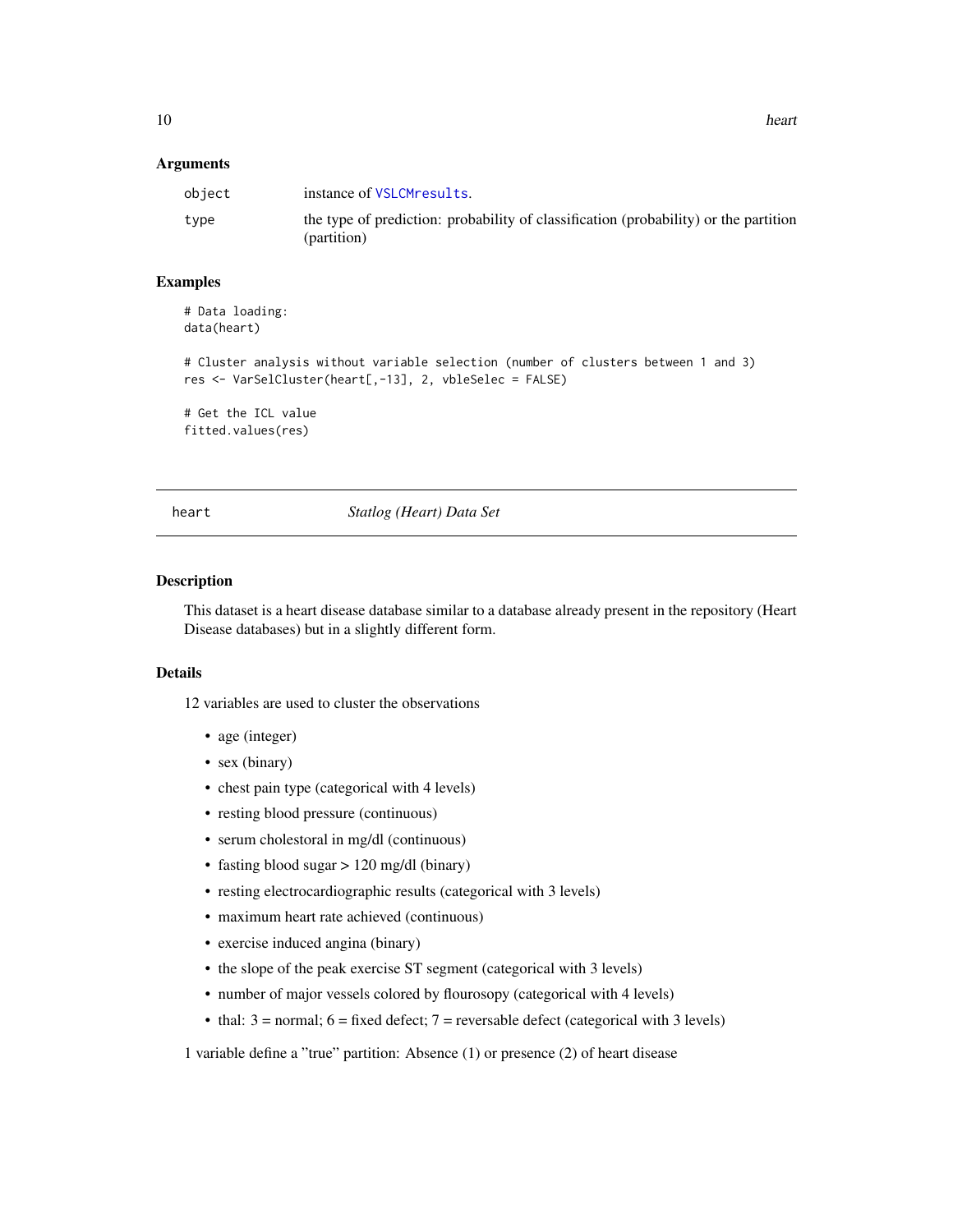#### <span id="page-10-0"></span>References

UCI Machine Learning Repository [http://archive.ics.uci.edu/ml]. Irvine, CA: University of California, School of Information and Computer Science: http://archive.ics.uci.edu/ml/datasets/statlog+(heart)

#### Examples

data(heart)

ICL *ICL criterion*

#### Description

This function gives the ICL criterion for an instance of [VSLCMresults](#page-21-1).

#### Usage

ICL(object)

#### Arguments

object [VSLCMresults](#page-21-1)

#### References

Biernacki, C., Celeux, G., and Govaert, G. (2000). Assessing a mixture model for clustering with the integrated completed likelihood. IEEE transactions on pattern analysis and machine intelligence, 22(7), 719-725.

```
# Data loading:
data(heart)
# Cluster analysis without variable selection
res <- VarSelCluster(heart[,-13], 2, vbleSelec = FALSE)
# Get the ICL value
ICL(res)
```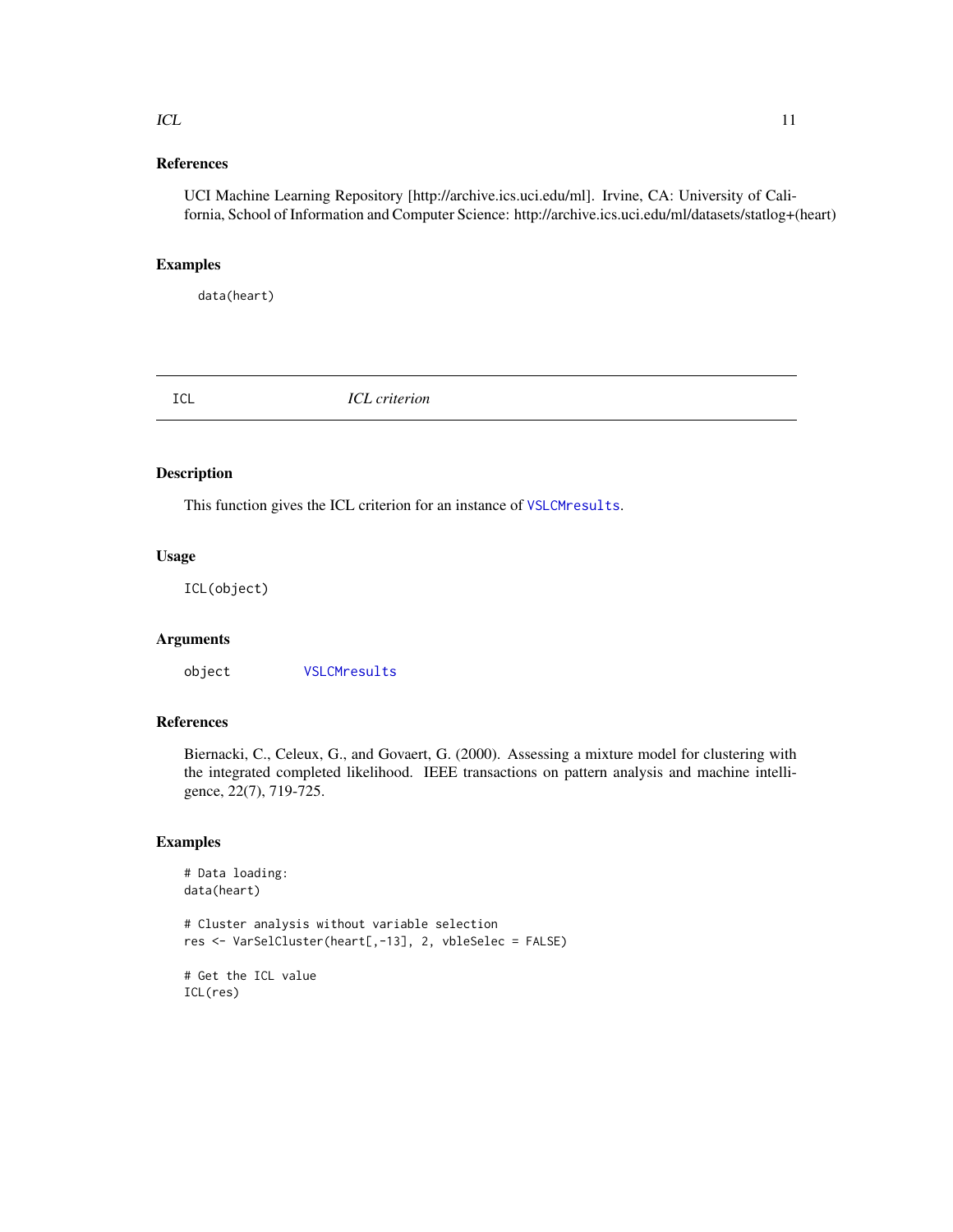<span id="page-11-0"></span>

This function gives the MICL criterion for an instance of [VSLCMresults](#page-21-1).

#### Usage

MICL(object)

#### Arguments

object [VSLCMresults](#page-21-1)

#### References

Marbac, M. and Sedki, M. (2017). Variable selection for model-based clustering using the integrated completed-data likelihood. Statistics and Computing, 27 (4), 1049-1063.

#### Examples

```
## Not run:
# Data loading:
data("heart")
# Cluster analysis with variable selection
object <- VarSelCluster(heart[,-13], 2, vbleSelec = TRUE, crit.varsel = "MICL")
# Get the MICL value
MICL(object)
## End(Not run)
```
<span id="page-11-1"></span>plot *Plots of an instance of* [VSLCMresults](#page-21-1)

#### Description

This function proposes different plots of an instance of [VSLCMresults](#page-21-1). It permits to visualize:

- the discriminative power of the variables (type="bar" or type="pie"). The larger is the discriminative power of a variable, the more explained are the clusters by this variable.
- the probabilities of misclassification (type="probs-overall" or type="probs-class").
- the distribution of a signle variable (y is the name of the variable and type="boxplot" or type="cdf").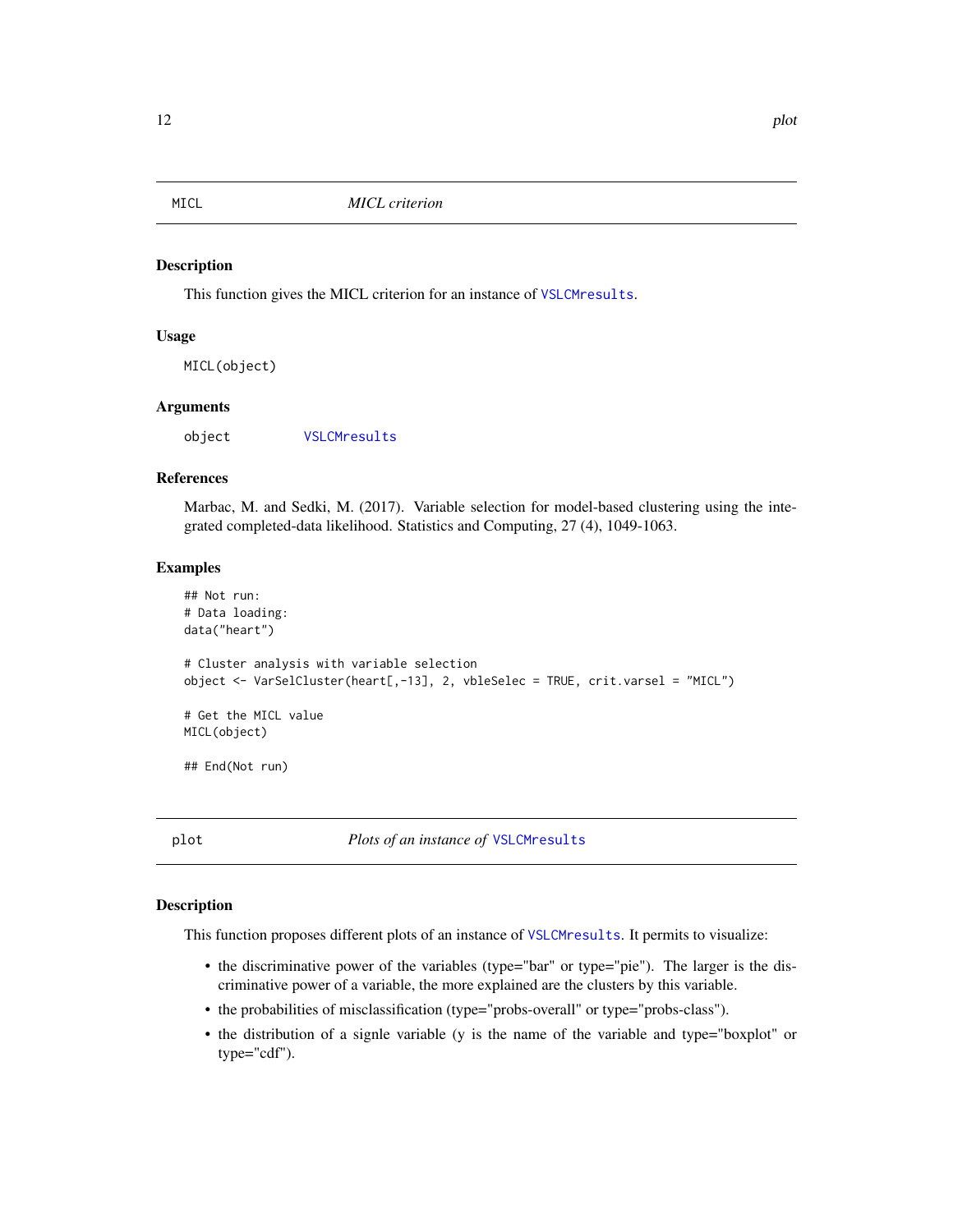#### Usage

```
## S4 method for signature 'VSLCMresults, character'
plot(x, y, type = "boxplot", ylim = c(1,x@data@d))
```
#### **Arguments**

| x    | instance of VSLCMresults.                                                                                                                                                                                                                                                                                                                                                                       |
|------|-------------------------------------------------------------------------------------------------------------------------------------------------------------------------------------------------------------------------------------------------------------------------------------------------------------------------------------------------------------------------------------------------|
| y    | character. The name of the variable to ploted (only used if type="boxplot" or<br>$type='cdf").$                                                                                                                                                                                                                                                                                                 |
| type | character. The type of plot ("bar": barplot of the disciminative power, "pie":<br>pie of the discriminative power, "probs-overall": histogram of the probabilities<br>of misclassification, "probs-class": histogram of the probabilities of misclassi-<br>fication per cluster, "boxplot": boxplot of a single variable per cluster, "cdf":<br>distribution of a single variable per cluster). |
| vlim | numeric. Define the range of the most discriminative variables to considered<br>(only use if type="pie" or type="bar")                                                                                                                                                                                                                                                                          |

#### Examples

## Not run: require(VarSelLCM)

```
# Data loading:
# x contains the observed variables
# z the known statu (i.e. 1: absence and 2: presence of heart disease)
data(heart)
ztrue <- heart[,"Class"]
x \leftarrow \text{heart}[, -13]
```

```
# Cluster analysis with variable selection (with parallelisation)
res_with <- VarSelCluster(x, 2, nbcores = 2, initModel=40)
```

```
# Summary of the probabilities of missclassification
plot(res_with, type="probs-class")
```
# Discriminative power of the variables (here, the most discriminative variable is MaxHeartRate) plot(res\_with)

```
# Boxplot for the continuous variable MaxHeartRate
plot(res_with, y="MaxHeartRate")
```

```
# Empirical and theoretical distributions (to check that the distribution is well-fitted)
plot(res_with, y="MaxHeartRate", type="cdf")
```

```
# Summary of categorical variable
plot(res_with, y="Sex")
```
## End(Not run)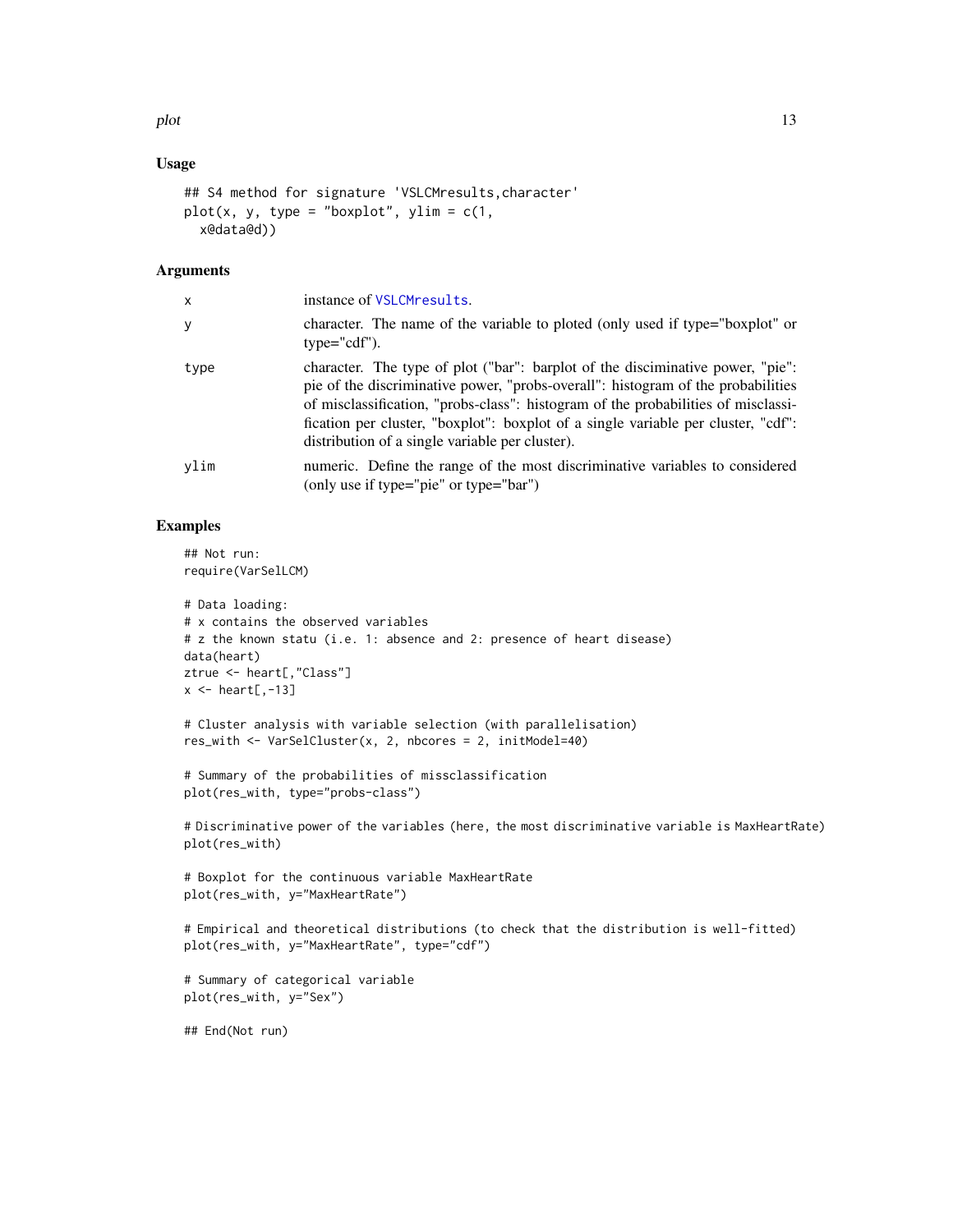<span id="page-13-2"></span><span id="page-13-0"></span>

This function gives the probabilities of classification for new observations by using the mixture model fit with the function [VarSelCluster](#page-14-1).

#### Usage

```
## S4 method for signature 'VSLCMresults'
predict(object, newdata, type = "probability")
```
### Arguments

| object  | instance of VSLCMresults.                                                                           |
|---------|-----------------------------------------------------------------------------------------------------|
| newdata | data frame of the observations to classify.                                                         |
| type    | the type of prediction: probability of classification (probability) or the partition<br>(partition) |

#### Value

Returns a matrix of the probabilities of classification.

<span id="page-13-1"></span>print *Print function.*

#### Description

This function gives the print of an instance of [VSLCMresults](#page-21-1).

#### Usage

```
## S4 method for signature 'VSLCMresults'
print(x)
```
#### Arguments

x instance of [VSLCMresults](#page-21-1).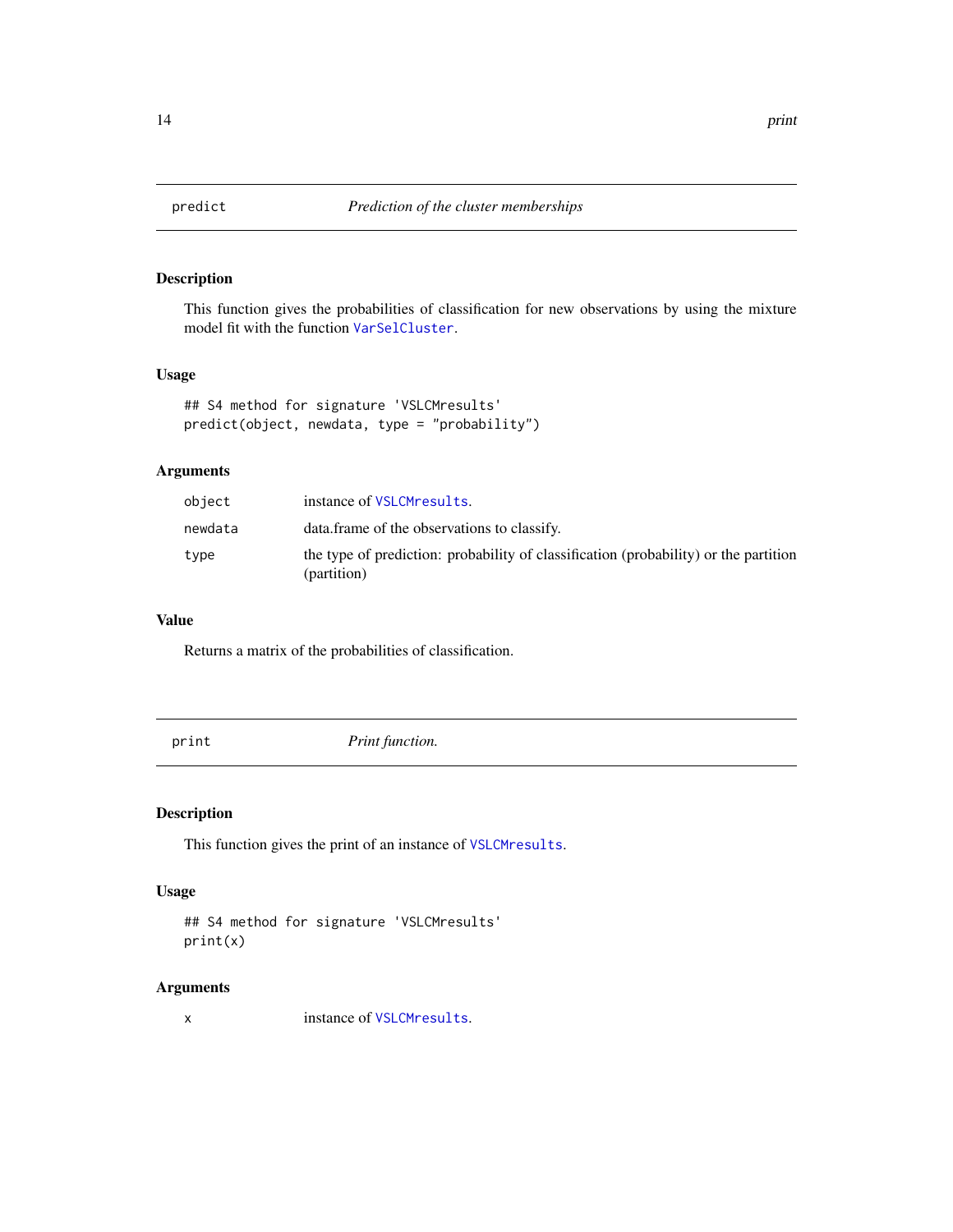<span id="page-14-2"></span><span id="page-14-0"></span>

This function gives the summary of an instance of [VSLCMresults](#page-21-1).

#### Usage

```
## S4 method for signature 'VSLCMresults'
summary(object)
```
#### Arguments

object instance of [VSLCMresults](#page-21-1).

#### <span id="page-14-1"></span>VarSelCluster *Variable selection and clustering.*

#### Description

This function performs the model selection and the maximum likelihood estimation. It can be used for clustering only (i.e., all the variables are assumed to be discriminative). In this case, you must specify the data to cluster (arg.  $x$ ), the number of clusters (arg.  $g$ ) and the option vbleSelec must be FALSE. This function can also be used for variable selection in clustering. In this case, you must specify the data to analyse (arg. x), the number of clusters (arg. g) and the option vbleSelec must be TRUE. Variable selection can be done with BIC, MICL or AIC.

#### Usage

```
VarSelCluster(x, gvals, vbleSelec = TRUE, crit.varsel = "BIC",
  initModel = 50, nbcores = 1, discrim = rep(1, ncol(x)), nbSmall = 250,
  itersmall = 20, nbKeep = 50, iterKeep = 1000, tolKeep = 10^(-6))
```
#### Arguments

| $\times$    | data.frame/matrix. Rows correspond to observations and columns correspond<br>to variables. Continuous variables must be "numeric", count variables must be<br>"integer" and categorical variables must be "factor"                        |
|-------------|-------------------------------------------------------------------------------------------------------------------------------------------------------------------------------------------------------------------------------------------|
| gvals       | numeric. It defines number of components to consider.                                                                                                                                                                                     |
| vbleSelec   | logical. It indicates if a variable selection is done                                                                                                                                                                                     |
| crit.varsel | character. It defines the information criterion used for model selection. With-<br>out variable selection, you can use one of the three criteria: "AIC", "BIC" and<br>"ICL". With variable selection, you can use "AIC", BIC" and "MICL". |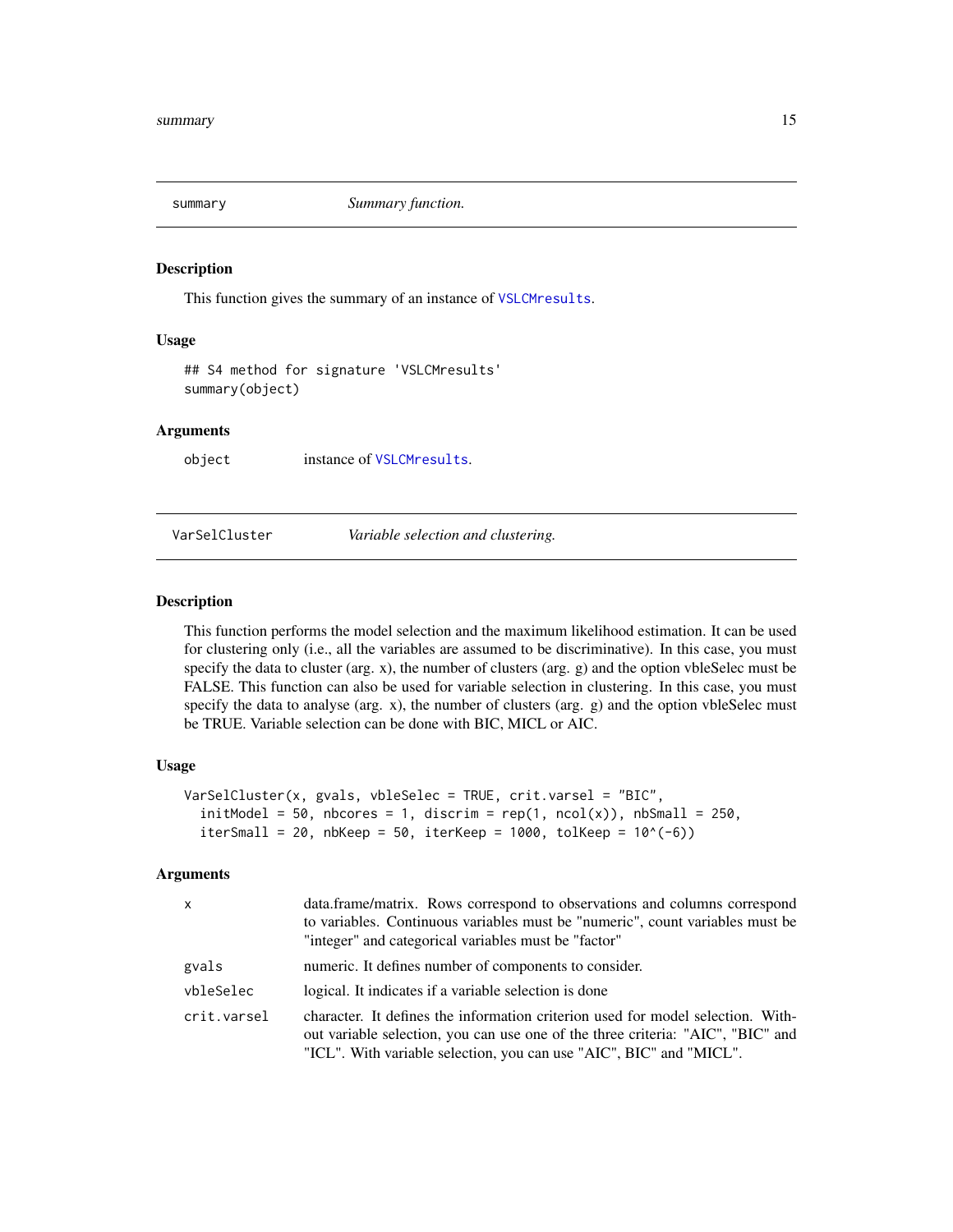<span id="page-15-0"></span>

| initModel | numeric. It gives the number of initializations of the alternated algorithm maxi-<br>mizing the MICL criterion (only used if crit.varsel="MICL") |
|-----------|--------------------------------------------------------------------------------------------------------------------------------------------------|
| nbcores   | numeric. It defines the numerber of cores used by the alogrithm                                                                                  |
| discrim   | numeric. It indicates if each variable is discrimiative $(1)$ or irrelevant $(0)$ (only<br>used if $vbleSelect=0$                                |
| nbSmall   | numeric. It indicates the number of SmallEM algorithms performed for the ML<br>inference                                                         |
| iterSmall | numeric. It indicates the number of iterations for each SmallEM algorithm                                                                        |
| nbKeep    | numeric. It indicates the number of chains used for the final EM algorithm                                                                       |
| iterKeep  | numeric. It indicates the maximal number of iterations for each EM algorithm                                                                     |
| tolKeep   | numeric. It indicates the maximal gap between two successive iterations of EM<br>algorithm which stops the algorithm                             |

#### Value

Returns an instance of [VSLCMresults.](#page-21-1)

#### References

Marbac, M. and Sedki, M. (2017). Variable selection for model-based clustering using the integrated completed-data likelihood. Statistics and Computing, 27 (4), 1049-1063.

Marbac, M. and Patin, E. and Sedki, M. (2018). Variable selection for mixed data clustering: Application in human population genomics. Journal of Classification, to appear.

#### Examples

```
## Not run:
# Package loading
require(VarSelLCM)
# Data loading:
# x contains the observed variables
# z the known statu (i.e. 1: absence and 2: presence of heart disease)
data(heart)
ztrue <- heart[,"Class"]
x \leftarrow \text{heart}[, -13]# Cluster analysis without variable selection
res_without <- VarSelCluster(x, 2, vbleSelec = FALSE, crit.varsel = "BIC")
# Cluster analysis with variable selection (with parallelisation)
res_with <- VarSelCluster(x, 2, nbcores = 2, initModel=40, crit.varsel = "BIC")
# Comparison of the BIC for both models:
# variable selection permits to improve the BIC
BIC(res_without)
BIC(res_with)
```
# Confusion matrices and ARI (only possible because the "true" partition is known).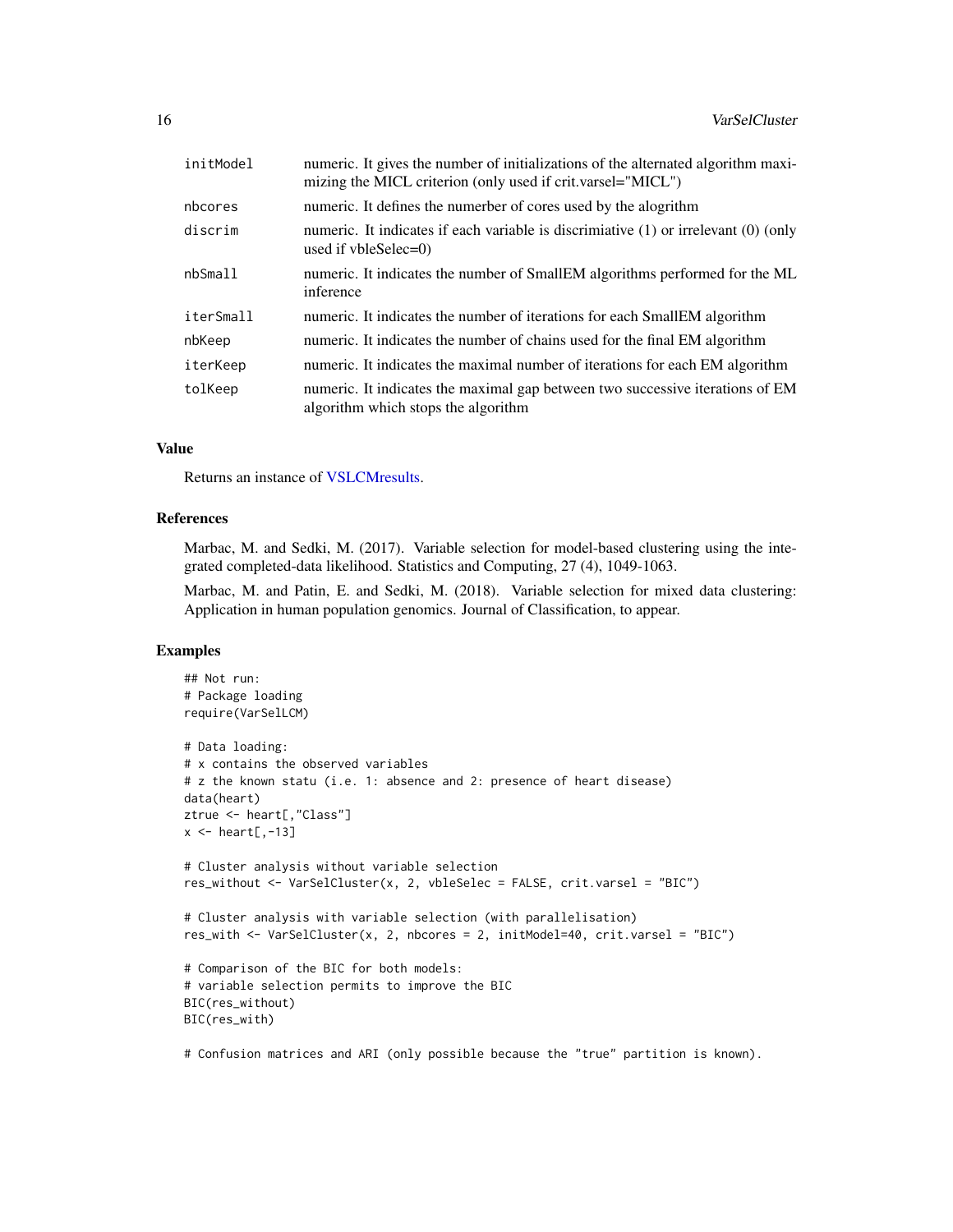#### VarSelCluster 17

```
# ARI is computed between the true partition (ztrue) and its estimators
# ARI is an index between 0 (partitions are independent) and 1 (partitions are equals)
# variable selection permits to improve the ARI
# Note that ARI cannot be used for model selection in clustering, because there is no true partition
# variable selection decreases the misclassification error rate
table(ztrue, fitted(res_without))
table(ztrue, fitted(res_with))
ARI(ztrue, fitted(res_without))
ARI(ztrue, fitted(res_with))
# Estimated partition
fitted(res_with)
# Estimated probabilities of classification
head(fitted(res_with, type="probability"))
# Summary of the probabilities of missclassification
plot(res_with, type="probs-class")
# Summary of the best model
summary(res_with)
# Discriminative power of the variables (here, the most discriminative variable is MaxHeartRate)
plot(res_with)
# More detailed output
print(res_with)
# Print model parameter
coef(res_with)
# Boxplot for the continuous variable MaxHeartRate
plot(x=res_with, y="MaxHeartRate")
# Empirical and theoretical distributions of the most discriminative variable
# (to check that the distribution is well-fitted)
plot(res_with, y="MaxHeartRate", type="cdf")
# Summary of categorical variable
plot(res_with, y="Sex")
# Probabilities of classification for new observations
predict(res_with, new data = x[1:3,])# Imputation by posterior mean for the first observation
not.imputed \leq -x[1,]imputed <- VarSelImputation(res_with, x[1,], method = "sampling")
rbind(not.imputed, imputed)
# Opening Shiny application to easily see the results
VarSelShiny(res_with)
```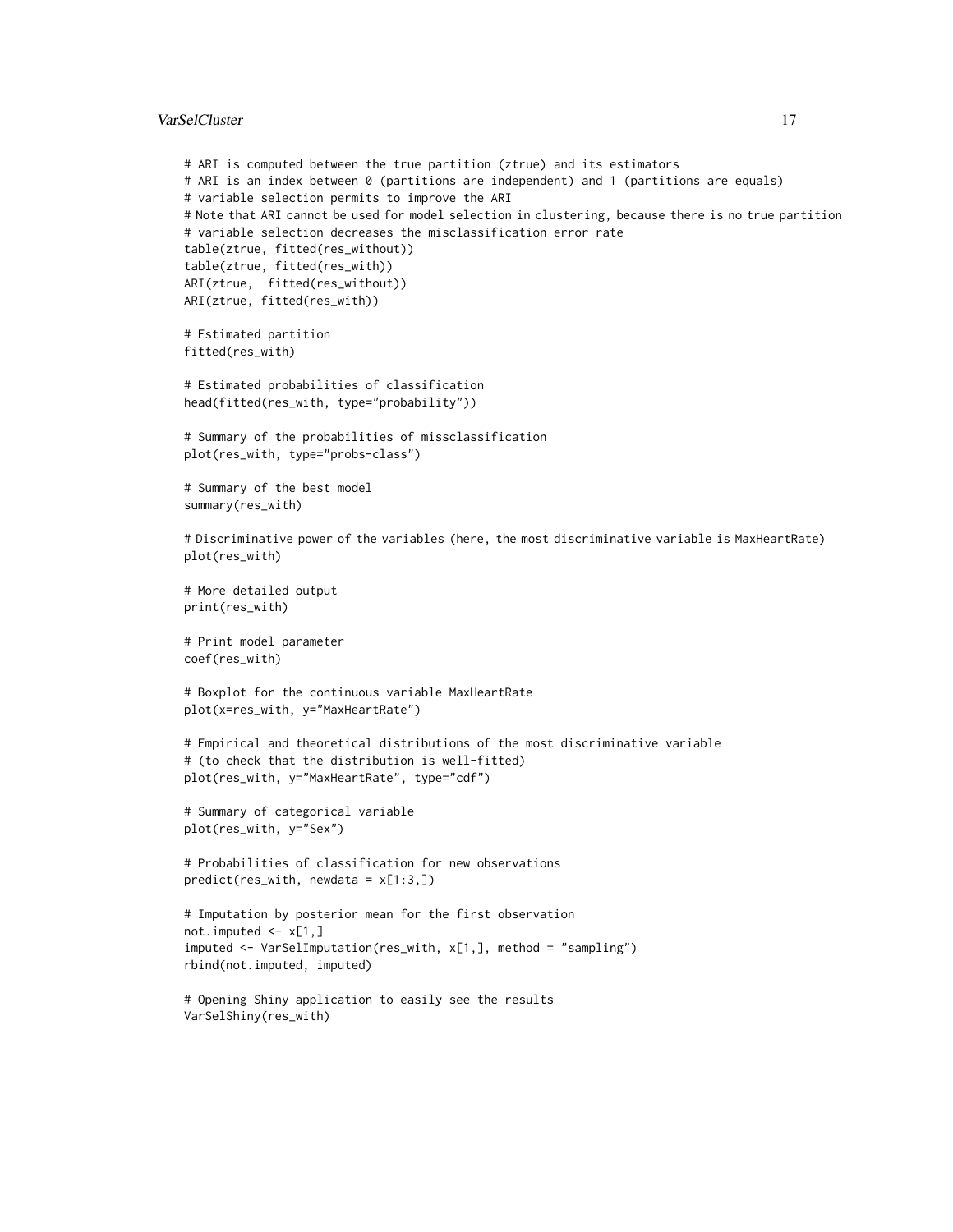<span id="page-17-0"></span>## End(Not run)

<span id="page-17-1"></span>VarSelImputation *Imputation of missing values*

#### Description

This function permits imputation of missing values in a dataset by using mixture model. Two methods can be used for imputation:

- posterior mean (method="postmean")
- sampling from the full conditionnal distribution (method="sampling")

### Usage

```
VarSelImputation(obj, newdata, method = "postmean")
```
#### Arguments

| obi     | an instance of VSLCMresults which defines the model used for imputation. |
|---------|--------------------------------------------------------------------------|
| newdata | data frame Dataset containing the missing values to impute.              |
| method  | character definiting the method of imputation: "postmean" or "sampling"  |

```
# Data loading
data("heart")
```

```
# Clustering en 2 classes
results <- VarSelCluster(heart[,-13], 2)
```

```
# Data where missing values will be imputed
newdata <- heart[1:2,-13]
newdata[1,1] <- NA
newdata[2,2] <- NA
```

```
# Imputation
VarSelImputation(results, newdata)
```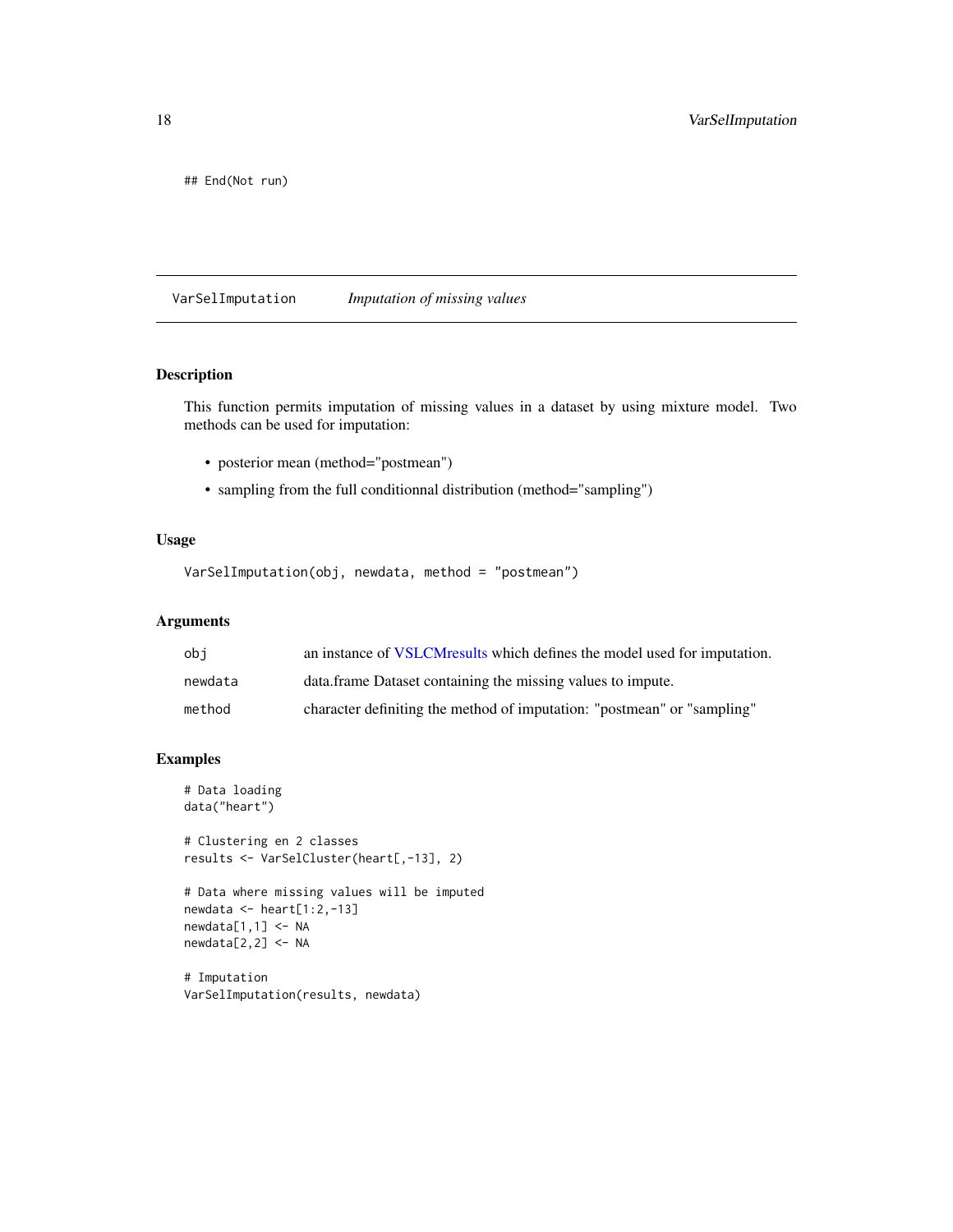<span id="page-18-1"></span><span id="page-18-0"></span>

Shiny app for analyzing results from VarSelCluster

#### Usage

VarSelShiny(X)

#### Arguments

X an instance of [VSLCMresults](#page-21-1) returned by function [VarSelCluster.](#page-14-1)

#### Examples

```
## Not run:
# Data loading
data("heart")
# Clustering en 2 classes
results <- VarSelCluster(heart[,-13], 2)
# Opening Shiny application to easily see the results
VarSelShiny(results)
```

```
## End(Not run)
```
<span id="page-18-2"></span>VSLCMcriteria-class *Constructor of* [VSLCMcriteria](#page-18-2) *class*

#### Description

loglikelihood numeric. Log-likelihood AIC numeric. Value of the AIC criterion. BIC numeric. Value of the BIC criterion. ICL numeric. Value of the ICL criterion. MICL numeric. Value of the MICL criterion. nbparam integer. Number of parameters. cvrate numeric. Rate of convergence of the alternated algorithm for optimizing the MICL criterion. degeneracyrate numeric. Rate of degeneracy for the selected model. discrim numeric. Discriminative power of each variable.

#### Examples

getSlots("VSLCMcriteria")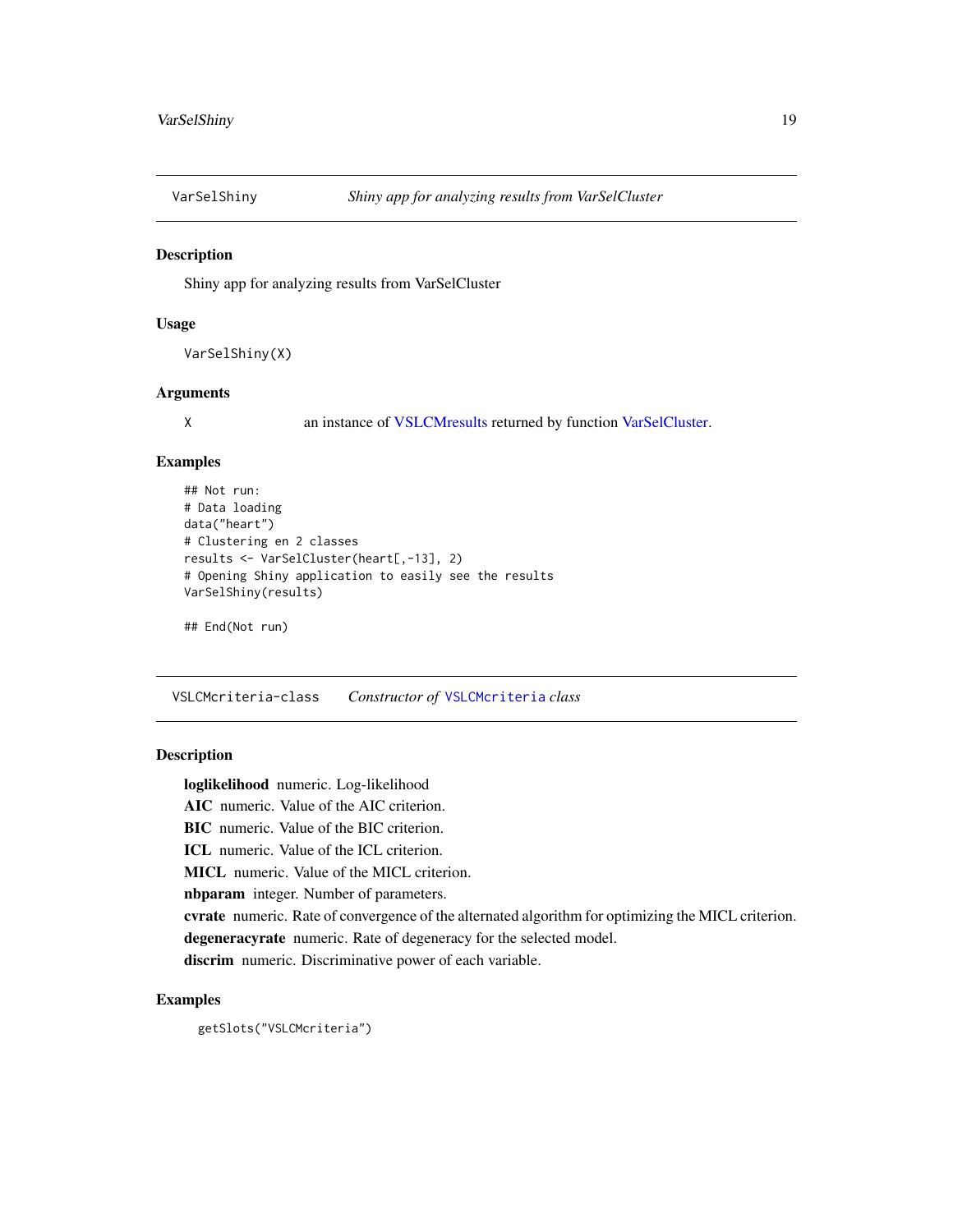<span id="page-19-1"></span><span id="page-19-0"></span>

- n number of observations
- d number of variables

with Continuous logical indicating if some variables are continuous

withInteger logical indicating if some variables are integer

withCategorica logical indicating if some variables are categorical

dataContinuous instance of VSLCMdataContinuous containing the continuous data dataInteger instance of VSLCMdataContinuous containing the integer data

dataCategorical instance of VSLCMdataContinuous containing the categorical data

var.names labels of the variables

#### Examples

getSlots("VSLCMdata")

<span id="page-19-2"></span>VSLCMmodel-class *Constructor of* [VSLCMmodel](#page-19-2) *class*

#### Description

g numeric. Number of components.

omega logical. Vector indicating if each variable is irrelevant (1) or not (0) to the clustering.

names.relevant character. Names of the relevant variables.

names.irrelevant character. Names of the irrelevant variables.

```
getSlots("VSLCMmodel")
```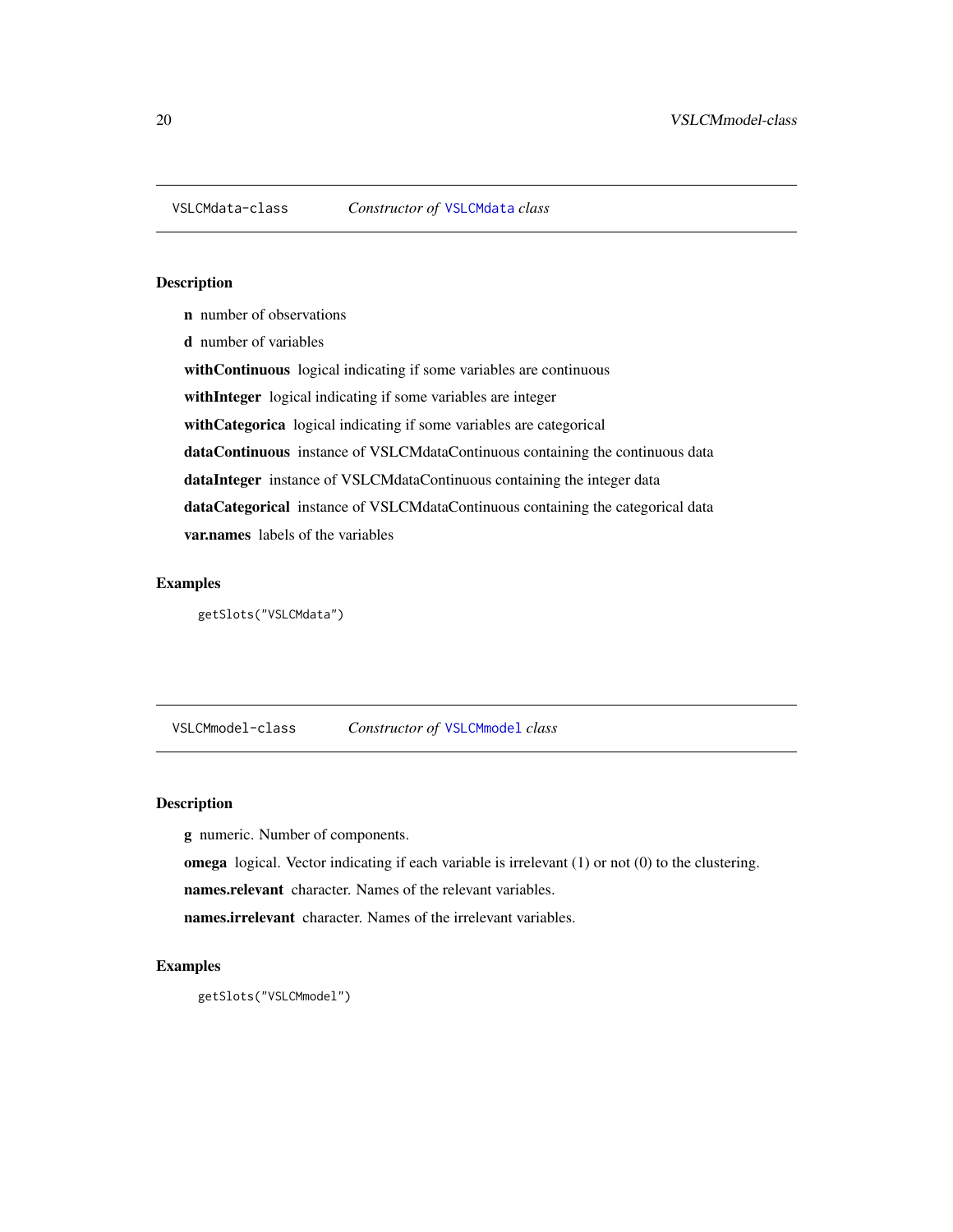<span id="page-20-1"></span><span id="page-20-0"></span>VSLCMparam-class *Constructor of* [VSLCMparam](#page-20-1) *class*

#### Description

pi numeric. Proportions of the mixture components. paramContinuous [VSLCMparamContinuous.](#page-20-2) Parameters of the continuous variables. paramInteger [VSLCMparamInteger.](#page-21-2) Parameters of the integer variables. paramCategorical [VSLCMparamCategorical.](#page-20-3) Parameters of the categorical variables.

### Examples

getSlots("VSLCMparam")

<span id="page-20-3"></span>VSLCMparamCategorical-class *Constructor of* [VSLCMparamCategorical](#page-20-3) *class*

#### Description

pi numeric. Proportions of the mixture components. alpha list. Parameters of the multinomial distributions.

#### Examples

getSlots("VSLCMparamCategorical")

<span id="page-20-2"></span>VSLCMparamContinuous-class

*Constructor of* [VSLCMparamContinuous](#page-20-2) *class*

#### Description

pi numeric. Proportions of the mixture components.

mu matrix. Mean for each component (column) and each variable (row).

sd matrix. Standard deviation for each component (column) and each variable (row).

#### Examples

getSlots("VSLCMparamContinuous")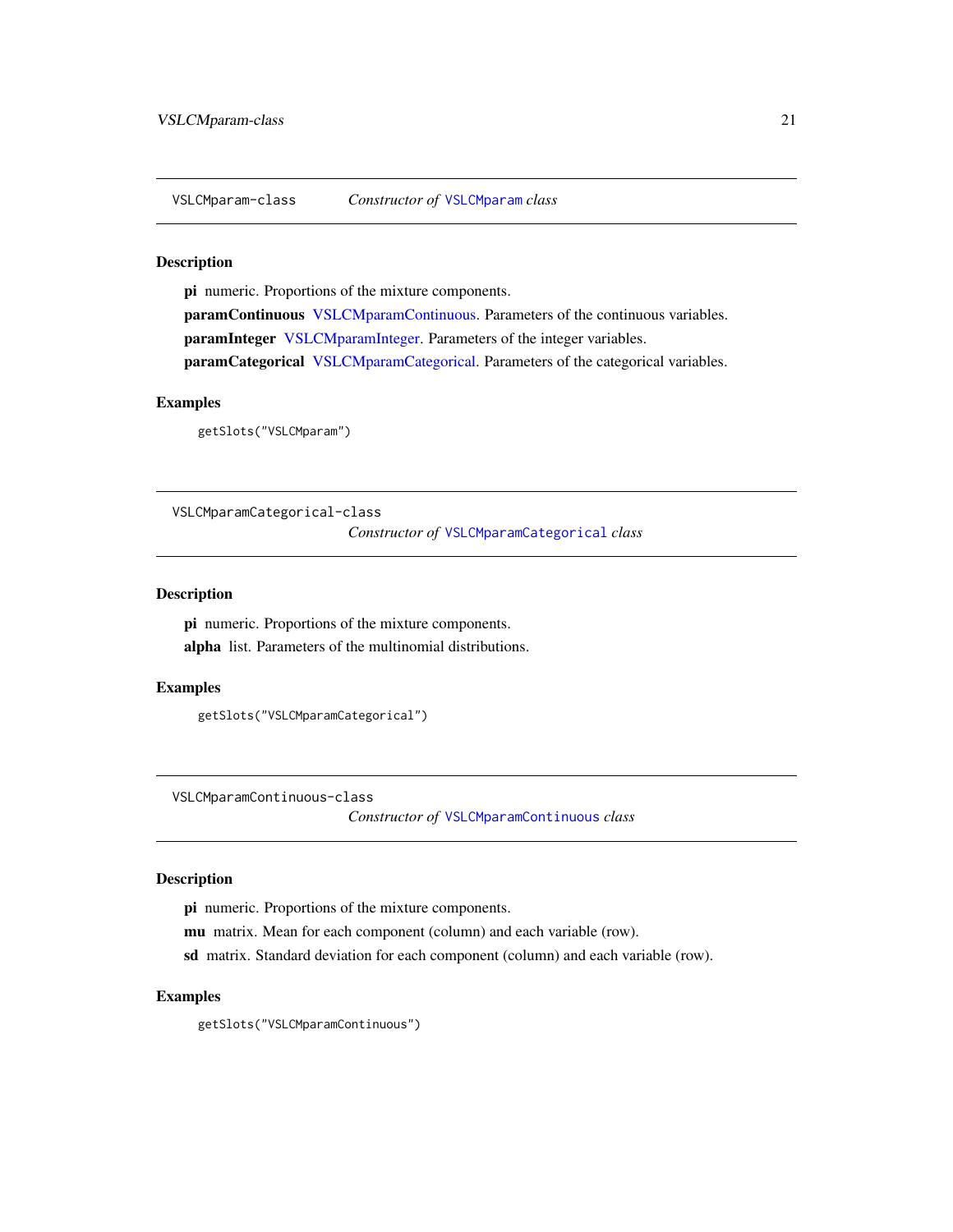```
VSLCMparamInteger-class
```
*Constructor of* [VSLCMparamInteger](#page-21-2) *class*

#### **Description**

pi numeric. Proportions of the mixture components. lambda matrix. Mean for each component (column) and each variable (row).

#### Examples

getSlots("VSLCMparamInteger")

<span id="page-21-3"></span>VSLCMpartitions-class *Constructor of* [VSLCMpartitions](#page-21-3) *class*

#### Description

zMAP numeric. A vector indicating the class membership of each individual by using the MAP rule computed for the best model with its maximum likelihood estimates.

zOPT numeric. Partition maximizing the integrated complete-data likelihood of the selected model. tik numeric. Fuzzy partition computed for the best model with its maximum likelihood estimates.

#### Examples

```
getSlots("VSLCMpartitions")
```
<span id="page-21-1"></span>VSLCMresults-class *Constructor of* [VSLCMresults](#page-21-1) *class*

#### Description

data [VSLCMdata.](#page-19-1) Results relied to the data. criteria [VSLCMcriteria.](#page-18-2) Results relied to the information criteria. partitions [VSLCMpartitions.](#page-21-3) Results relied to the partitions. model [VSLCMmodel.](#page-19-2) Results relied to the selected model. strategy [VSLCMstrategy.](#page-22-1) Results relied to the tune parameters. param [VSLCMparam.](#page-20-1) Results relied to the parameters.

#### Examples

getSlots("VSLCMresults")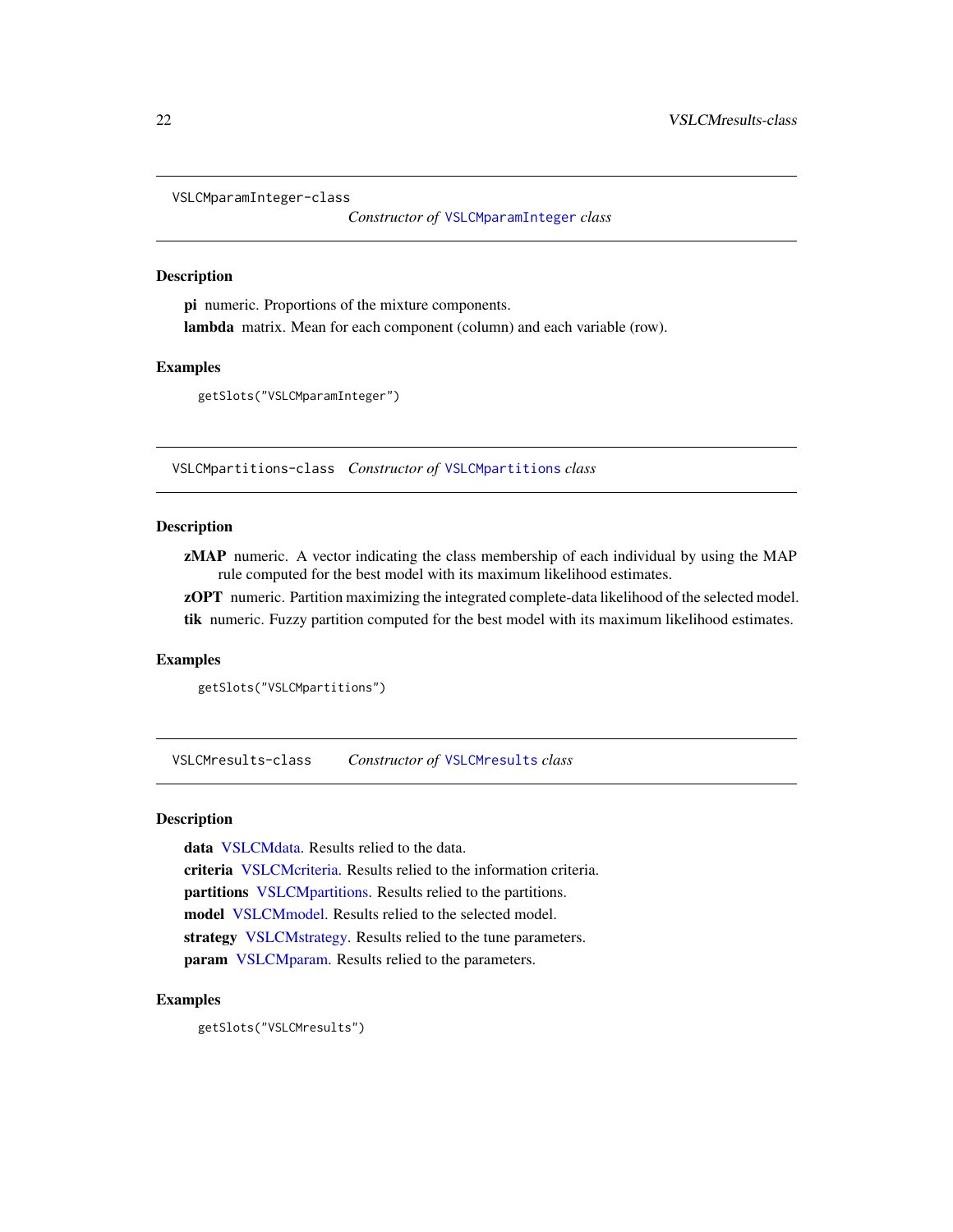<span id="page-22-1"></span><span id="page-22-0"></span>VSLCMstrategy-class *Constructor of* [VSLCMstrategy](#page-22-1) *class*

#### Description

initModel numeric. Number of initialisations for the model selection algorithm.

vbleSelec logical. It indicates if the selection of the variables is performed.

paramEstim logical. It indicates if the parameter estimation is performed.

parallel logical. It indicates if a parallelisation is done.

nbSmall numeric. It indicates the number of small EM.

iterSmall numeric. It indicates the number of iteration for the small EM

nbKeep numeric. It indicates the number of chains kept for the EM.

iterKeep numeric. It indicates the maximum number of iteration for the EM.

tolKeep numeric. It indicates the value of the difference between successive iterations of EM stopping the EM.

#### Examples

getSlots("VSLCMstrategy")